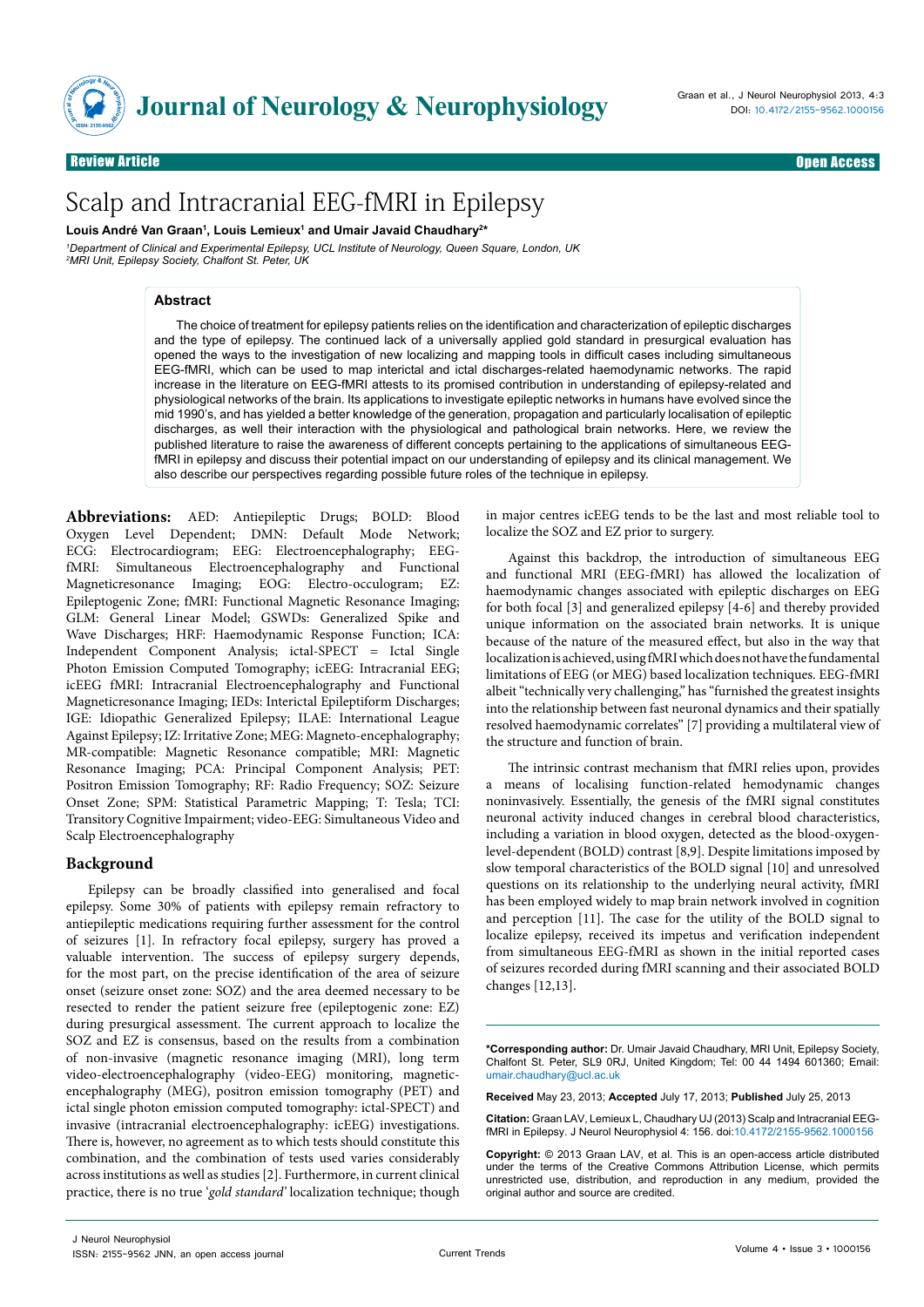In the light of obvious interest in localizing the generators of interictal epileptiform discharges (IED) on EEG, such recordings were first performed in combination with fMRI in 1993 by Ives [14] followed by the development of EEG-triggered fMRI [15] and simultaneous and continuous EEG-fMRI [3]. Subsequently, the literature evidences development of new insights in the context of EEGfMRI methodologies, including the intriguing involvement of specific networks including the thalamus in relation to generalized spike wave discharges (GSWDs) [6,16,17], the effects of epileptiform activity on neurovascular coupling [18], and the distinct patterns associated with interictal and ictal epileptic discharges in focal epilepsy [19-22]. In this reviewwe discuss the current trends in respect of scientific and clinical application of the technique in epilepsy.

## **Technical Aspects of Scalp EEG-fMRI: Data Acquisition and Artefact Correction**

Recent reviews [23-25] comprehensively describe the methodological details of the EEG-fMRI data acquisition process, we offer a synopsis here. In general, standard or modified scalp electrodes (in number ranging between 19 and 92) and specially-designed battery-powered amplifiers are used to record EEG inside the scanner. Most EEG-fMRI studies of epileptic activity are performed while the patient is lying inside the scanner with their eyes closed, taking care to immobilise the head (for example using a vacuum cushion), which helps with image and EEG quality [26]. The digitised EEG signals are transmitted via fibre-optic cables to a recording computer placed in the MRI control room where EEG is displayed on a recording and display monitor using commercially available software. Functional images are typically acquired using T2\*-weighted single-shot gradient-echo echo-planar images sequence, and the scanning session (6-20 minutes duration each) can be repeated once or twice to capture sufficient epileptic events. To date the majority of studies have been conducted on 1.5 and 3Tesla MRI scanners with noted advantages to the sensitivity of BOLD changes at higher field strength [27]. However, human EEGfMRI studies have also been performed on 4T MRI scanner [28] whilst investigations into the feasibility of EEG-fMRI at 7T magnet strength are ongoing [29]. However, it has been shown that RF inhomogeneity at 3 and 7T in relation to the longer electrode leads produce a reduction in the signal intensity in images [30].

EEG recorded inside MRI scanner is obscured by heartbeat related and scanner gradient switching induced artefacts. The approach to EEG correction is determined by the nature of the events of interest, such as their frequency [31,32] and new measures are continually evaluated [33]. However, averaged artefact template subtraction is the most commonly applied method for removing MR-gradient and pulserelated artifact [34,35].

In the early EEG-triggered fMRI studies, the images were acquired at a pre-set time (corresponding to the presumed haemodynamic delay) when IEDs were observed on EEG and compared to images acquired following periods of normal (background) EEG [15,36]. This set up had a number of limitations, including the presumption of the value of the haemodynamic delay (which may be abnormal due to the pathological processes) and the difficulty of accounting for possible interactions between discharges occurring in rapid succession, and the artificial nature of the fMRI time series due to the acquisition discontinuities. In contrast, the advent of simultaneous and continuous EEG-fMRI provided 'real time' observations of BOLD relative to the epileptic activity on EEG, thereby facilitating the capture of the full range of potential BOLD signals either prior, during or after an events of interest [37,38].

# **Haemodynamic Mapping of Epileptic Activity: The Correlation Model**

The conventional analysis of EEG-fMRI data is predicated on the following question: in what brain region(s) are the fMRI signal variations correlated with the occurrence of epileptic discharges on EEG? This question is answered using the General Linear Modelling (GLM) framework in which the 'model' is derived from the EEG [23]. In other words, the EEG is interpreted and the resulting set of events (of interest) is used to form a predictor of BOLD changes at every scanned location (voxel). For this, each EEG events of interest is then represented by a mathematical function, e.g. stick function of short duration, and convolved with an appropriate haemodynamic response function (HRF) which embodies the haemodynamic delay and recovery time course. The correlated BOLD changes associated with EEG events of interest are presented as thresholded statistical parametric maps (SPMs) which are overlaid onto a glass brain and/or co-registered structural scans for the purpose of anatomic localization. BOLD changes as revealed by these SPMs have been interpreted variably in different centres depending upon: the location of the most statistically significant cluster; earliest BOLD cluster; cluster size; and positive or negative BOLD changes [23].

Events of interest, in the context of EEG-fMRI studies on epilepsy include IED and seizures. Various approaches have been employed to represent epileptic discharges mathematically in the design matrix to assess the associated BOLD signal. Most commonly, single IEDs are represented as zero-duration stick functions and runs of IEDs as boxcar function of variable duration depending upon the duration of the discharge [21,39-41]. Similarly, whole seizures can be represented as a single box-car function or, as proposed in [19,22,42] multiple boxcar functions of variable duration, each representing a distinct seizurerelated phase classified on the basis of spatiotemporal evolution of electrical activity and clinical semiology, and has been shown to provide new insight into the onset, evolution and propagation of seizure-related BOLD changes [19,22,42]. Another form of dynamic ictal imaging is obtained through the use of sequential sliding windows [43,44].

In practice the utility and sensitivity of EEG-fMRI had been limited by the unpredictability of epileptiform activity, whilst a great deal of diagnostic information can be affected or masked by confounds i.e., effects of no interest [45]. The aforementioned is juxtaposed with the clinical context of EEG-fMRI which renders significant emphasis on the best possible extraction and interpretation of the data [39]. These confounds include head motion-related artefact and physiological noise.The fact that motion even on a millimetre scale is sufficient to render fMRI unusable has resulted in a range of means and algorithms to explain motion in the design matrix to improve modeling [46,48]. Physiological noise includes the effects of respiration, changes in oxygenation and brain tissue volume during cardiac cycle [49,50-52] background physiological brain rhythms such as alpha, beta, theta, delta activity and various activities performed by patients during EEG-fMRI acquisition such as swallowing and eye blinks which can be identified using simultaneous video recording [39,53]. Accounting for signal variations associated with these confounds in the fMRI modelling procedure is essential to regress out their effect on the data in order to identify signal variations, specifically, related to the epileptiform discharges.

A crucial question relates to the choice of the HRF. The suitability of the commonly so-called *'canonical'*HRF (derived from, and widely used in cognitive fMRI studies to epileptic activity, in view of possible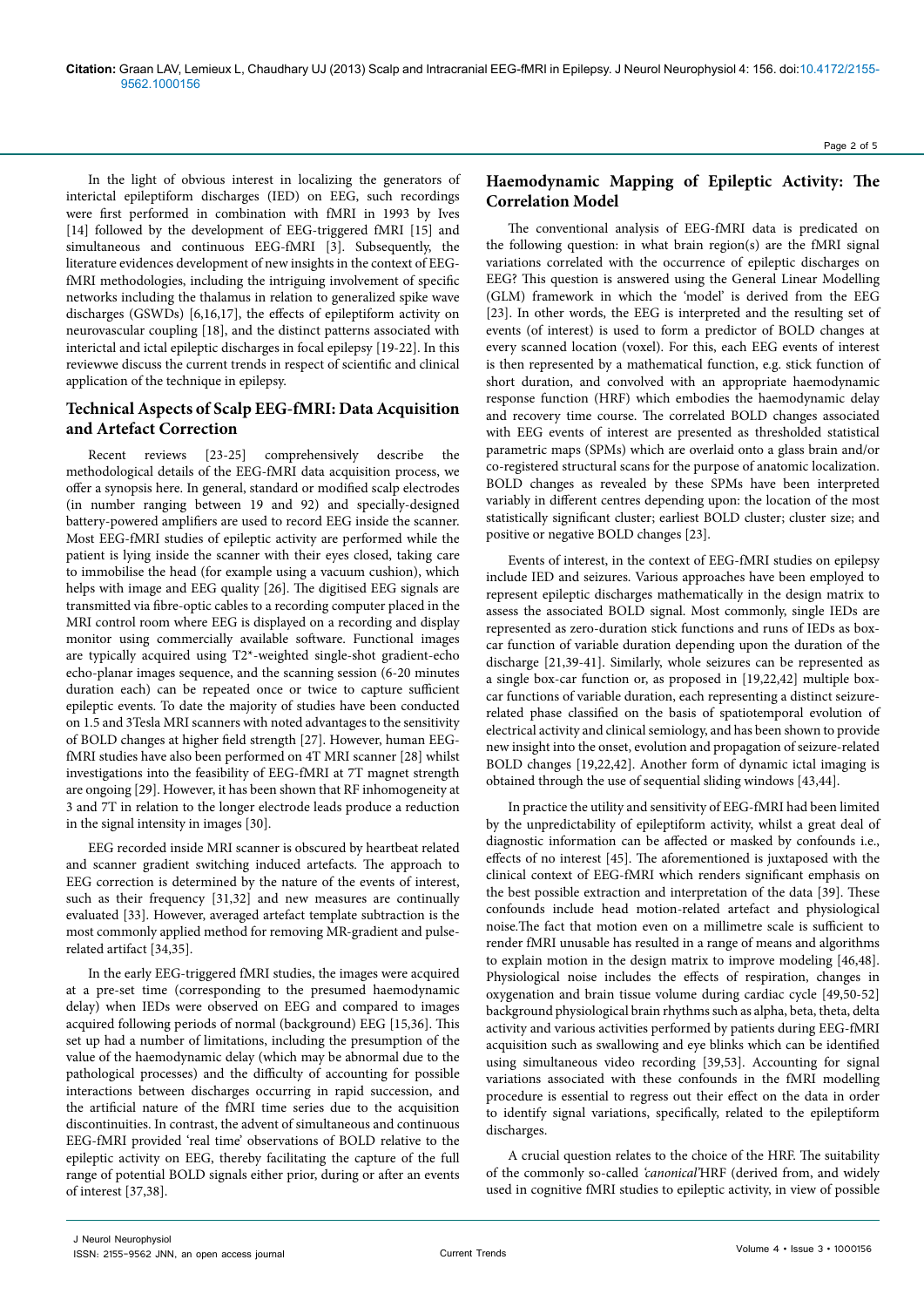pathology-related alterations has been tested by using variations of it Fourier basis set, multiple HRFs, finite impulse responsefunctions and gamma functions [19,22,42,50,54-57]. These have revealed some deviations from the canonical shape, mostly in relation to generalised discharges.

Another approach which does not require a priori hypothesis of predicted BOLD response associated with an event of interest is Independent Component Analysis (ICA)which has been applied in a number of fMRI studies of epileptic activity revealing interesting patterns, not found using conventional EEG-based correlation [5,42, 56,58-60] confirmed positive, overlapping as well as distinctive results for either approach.

#### **The Sensitivity of EEG-fMRI**

The potential advantages of simultaneous scalp EEG-fMRI over scalp EEG, PET and ictal-SPECT as localization techniques include higher spatiotemporal resolution and non-invasive nature [23,24,61] . However, as noted previously the technique's dependence on scalp EEG to capture and identify epileptic discharges during EEG-fMRI has been a major limitation resulting is reduced sensitivity, in part by the lack of IEDs during fMRI, with roughly 40% of cases showing no clear IED, but also because of sub-optimal modelling of the fMRI signal, with 30% of cases with IED not showing significant BOLD changes [45]. Recent advances in modelling by explaining previously unmodelled physiological activities have resulted in increased sensitivity; for example by correlating topographic map features derived from epileptic activity recorded during long-term video-EEG monitoring with the EEG recorded during fMRI.In turn, using the strength of this correlation as a predictor, one can obtain seemingly epileptic patterns of BOLD change even in cases without clear epileptic discharges recorded during fMRI, thereby doubling the technique's sensitivity to around 80% [62,63].

The sensitivity of ictal studies is generally greater varying between 66 and 100% for cases in whom at least one seizure was captured, possibly reflecting the greater magnitude of the BOLD changes for these events compared to IED [16,19,20,22,42,44,58,64-70]. This wide range of sensitivity largely depends on the variable patient selection criteria, various modelling approaches and concordance criteria to assess localization of BOLD changes.

# **Localization of Epileptic Focus during Presurgical Assessment: Clinical Value**

As it is conventional for the evaluation of novel localization techniques in epilepsy, their value is evaluated in comparison with other, more established methods such as scalp EEG, MRI, ictal-SPECT and icEEG when available [23].

The potential clinical contribution of EEG–fMRI has been demonstrated by reports of patient groups who were reconsidered for surgery after undergoing EEG-fMRI despite previous rejection as surgical candidates in whom the technique revealed BOLD changes in areas which were amenable to surgery [41,71]. Moreover, EEG-fMRI can corroborate negative evidence regarding surgical candidacy and may suggest poor postsurgical outcome, especially when IED-related BOLD networks are widespread in patients with focal cortical dysplasia [21,41]. Moreover, IED-related BOLD localization of the epileptic focus (defined on icEEG) is more specific than scalp EEG alone, with implications for the implantation strategy [72-74].

Early fMRI studies (without EEG) showed that it has valuable

role in mapping seizure-related BOLD changes potentially surpassing ictal-SPECT, PET and EEG [12,13]. These initial reports were followed by a large number of case reports showing the utility of EEG-fMRI in localizing the SOZ. However more recent, relatively larger, studies of seizures (captured either fortuitously in the course of studies focused on interictal activity or intentionally have shown that EEG-fMRI can localize the SOZ at sub-lobar level (better than scalp EEG) in a large (~85%) proportion of cases. In addition, it can also separate seizure onset-related BOLD changes from propagation-related BOLD changes [19,22,42,44,58,75,76]. The potential clinical role of ictal studies using EEG-fMRI is constrained by the rarity and unpredictability of seizures and the potential impact of seizure-related motion artefact on data quality. These localizing findings in interictal and ictal studies which can be used during presurgical assessment may render EEG-fMRI a potentially viable clinical tool.

In addition to mapping IED and seizure-related BOLD networks for localization of the EZ, EEG-fMRI has been used to explore BOLD changes associated with asymmetric delta activity in a patient with refractory focal epilepsy. The delta activity related BOLD changes localized the EZ as defined by icEEG and cortical stimulation even in the absence of clear IEDs on EEG [77].

## **Epileptic Networks in Generalised and Focal Epilepsies**

The first deployment of continuous EEG–fMRI in a case of generalized epilepsy with frequent absence seizures and later studies revealed a common pattern of BOLD increases in the thalamus and widespread BOLD decreases in medial and lateral frontal, superior parietal, posterior cingulate, precuneusand caudate and posterior brainstem (reticular formation) [4,6,68,78,79]. This provided further evidence of the importance of cortico-subcortical connectivity and suggested a role for the default mode network (DMN) during GSWDs [80]. The DMN essentially describes an organized network in which there is a balance of relative activity/inactivity distributed amongst brain regions during the (admittedly ill defined) 'resting state' or 'resting wakefulness'[80]. The suggestion is that this balance is altered in the context of function/epileptic discharges-related activity reflected as BOLD changes in the DMN [61,81,82].

Since the DMN is thought to be intimately engaged in processes of attention and working [83], it has been suggested that epileptic activityrelated BOLD decreases in this network reflect transient changes in awareness or consciousness [4,81,82,84]. Also, in patients with refractory focal seizures BOLD decreases in the DMN are found to be significantly correlated with the loss of consciousness [19]. Taking the opposite causal viewpoint, it has also been shown that BOLD changes in the precuenus (part of the DMN) may act to facilitate the occurrence of GSWDs [85-87] which can be seen as consistent with the cortical focus theory of initiation of absences.

In addition to the BOLD changes in the DMN, EEG-fMRI has also shown BOLD changes in other networks in different types of epilepsy, playing its role in moving the debate forward from *'zones'* to *'networks'*  [88]. In fact, EEG-fMRI studies have shown the involvement of various resting state networks and symptomatogenic areas in refractory focal seizures [23], visual attention network in children with photo paroxysmal response [89,90] musicogenic network in musicogenic seizures [91,92]. Reading epilepsy-related network [70,76] and motor network in epilepsiapartialis continua of the hand [93]. However in children with Dravet Syndrome, thalamic andDMN-related regions were shown to reveal BOLD changes though a syndrome-specific epileptic network could not be identified [94]. BOLD changes have also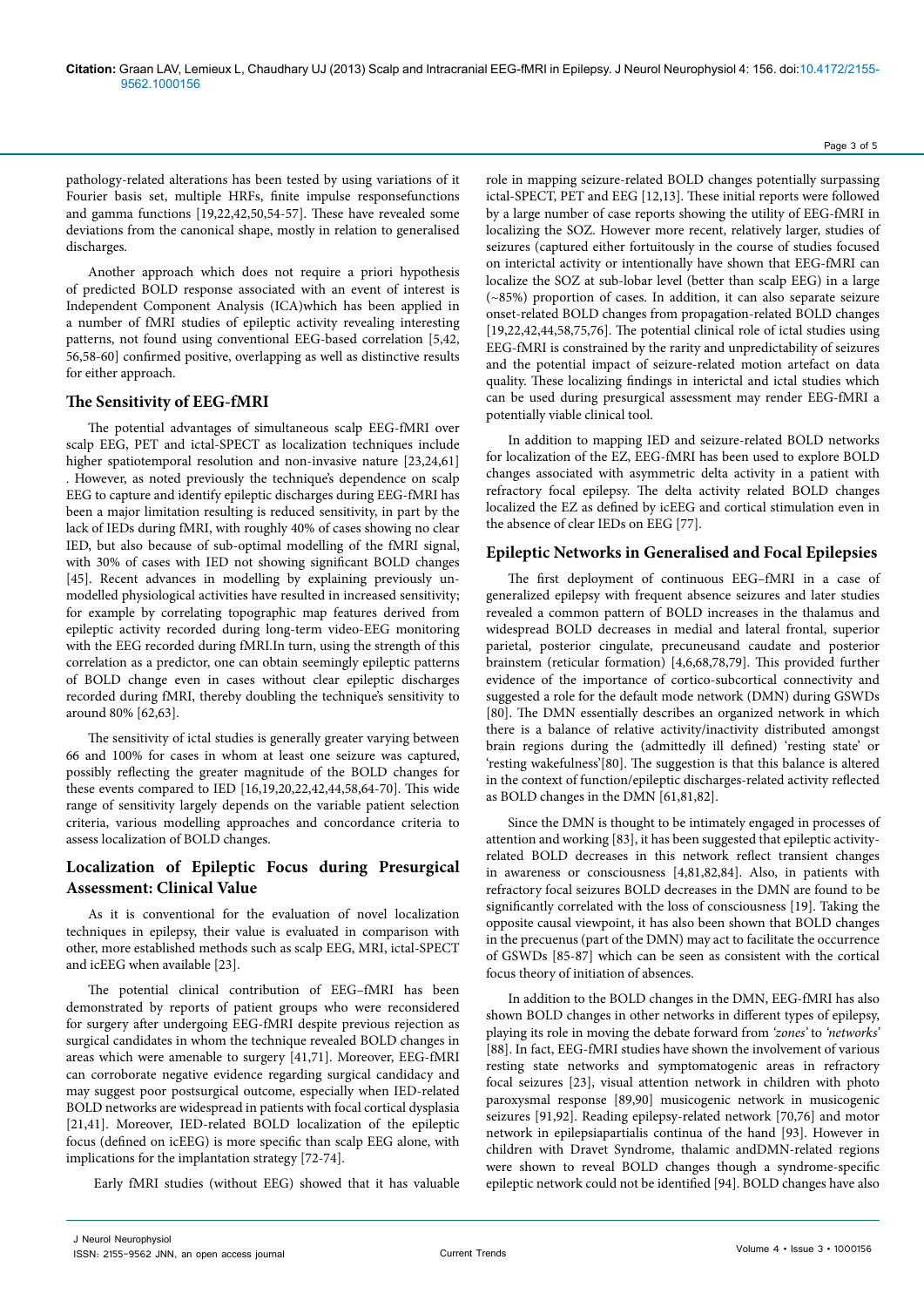been revealed prior to the onset epileptic discharges on EEG, which are found to be more focal for IED [89] and more widespread for seizures [19,20,69].

The presence of BOLD changes from the conventionally identified epileptic focus, during and prior to the seizure onset on EEG, is consistent with epileptic network hypothesis [95-97]. BOLD changes in apparently non-pathological cortex may reflect the fluctuations in baseline resting state networkactivity either that are necessary as part of the initiation process through interactions with the pathological region/ network oras a result of the epileptic activity, such as recruitment of these areas in seizure generation or propagation [19,98]. Moreover, relatively widespread preictal (defined by scalp EEG and clinical manifestations) BOLD decreases followed by increases, prior to the electrical activity seen on scalp EEG may reflect active inhibitory circuits [99-101] which are subsequently overtaken by the increase in neuronal activity at the seizure onset [102] or projected neuronal activity not visible in the EEG [103,104].

In relation to the characterisation of the connectivity between different nodes of these epileptic networks [105-107] effective connectivity studies have also helped to identify areas involved in seizure facilitation [108] and propagation[109]. Changes in resting state functional connectivity have been observed in the orbitofrontal cortex [110,111], thalamus [112,113] and the DMN [111,114] in children with absence epilepsy pointing to further investigations of the interaction between cognition and GSWDs-related networks.

One of the early motivations for fMRI studies in generalised epilepsies was the possibility of identifying syndrome-specific BOLD patterns for IGE and secondary generalized epilepsy [16]. Recently, patients with idiopathic generalized epilepsy who are refractory or responsive to Valproate treatment were shown to have different GSWDrelated BOLD patterns [115,116]. Similarly, in different focal epilepsies, syndrome specific IED-related BOLD patterns have been identified which involve the DMN-related and non-DMN related areas [117].

## **Cognitive Studies in Conjunction with EEG-fMRI**

Cognitive impairment affects a large proportion of epilepsy patients and is reported as one of the primary clinical manifestations of pathological interictal behaviour [118,119]. IEDs can be associated with transitory cognitive impairment (TCI) especially for cognitively demanding tasks and >3sec long GSWDs [120,121]. Using attention [66,67] and working memory [122] tasks during EEG-fMRI studies alterations in the respective cortico-subcortical BOLD attention and working memory networks secondary to the presence of GSWDs during the performance of the task were demonstrated. These findings suggest that EEG-fMRI can detect functional changes in the underlying brain networks which might not be detected when tested clinically for a behavioural correlate [122]. Another relatively larger study in children with absence epilepsy also showed decreases in resting functional connectivity in medial frontal cortex implicated in the attention network, whereas impaired performance on attention task was correlated with decreased activation of medial frontal cortex [123]. Conversely, a case report [124] in a girl without cognitive impairment during GSWDs revealed GSWD-related BOLD changes in a similar cortico-subcortical network, raising the question of the causal link between such patterns and the cognitive ('downstream') or facilitation ('upstream') effects of GSWD [89].

## **Simultaneous Intracranial EEG-fMRI**

The limitations of using scalp EEG to predict BOLD signal

variations related to epileptic and to other types of activity, throughout the brain include the EEG's limited sensitivity and lack of regional specificity. Furthermore, despite developments that have resulted in important increases in sensitivity [125,126] the lack of significant BOLD changes associated with (sometimes abundant) epileptic discharges in a significant proportion of cases and the sometimes complex IED-related patterns remain unexplained. The possibility of recording intracranial EEG and fMRI simultaneously may help us answer these questions.

Typically icEEG using subdural grids and depth electrodes is performed to localise the SOZ, EZ and eloquent cortex during presurgical assessment in refractory focal epilepsy [127] after a thorough assessment including detailed clinical history and examination, epilepsy protocol MRI, long-term scalp video-telemetry, neuropsychology and neuropsychiatry assessments and language fMRI [128]. Initial feasibility and safety studies [129-132] have been performed for simultaneous icEEG-fMRI at 1.5T and 3T suggesting this new investigation technique can be employed without posing any significant additional health risks if a strict protocol is followed. fMRI signal degradation is observed within 1cm of the electrode contacts and is orientation dependent [132]. Simultaneous icEEG-fMRI has the potential advantage over scalp EEG-fMRI of much higher electrophysiological sensitivity and regional specificity, particularly for depth electrodes [133]. Moreover, it may also circumvent limited spatial sampling of icEEG. Significant IED-related BOLD changes both close and remote from the most active electrode contacts were observed [134,135]. In one patient, IED-related BOLD network included regions that could not be sampled by icEEG and were neither resected, a finding which offered notional explanation for the persistence of seizures after surgery [135].

### **Future Perspectives for EEG-fMRI**

Functional MRI combined with EEG and video [136] is a unique and powerful tool for the study of epileptic activity in humans and over the time multiple studies have shown its utility in mapping BOLD changes associated with interictal and ictal discharges [19,21,22,27,42,4 5,47,71,73,137,138]. However, certain questions remain to be answered in future studies. For example: Is there a single focus or a network responsible for a particular type of epileptic activity and does it have an impact on the surgical outcome? How do seizures and antiepileptic medications affect physiological brain networks in epilepsy? What measures can be taken to improve the clinical utility of the technique? What is the impact of epileptic discharges on cognition/consciousness and can it be measured using EEG-fMRI? What are the neuronal correlates of BOLD networks distributed across pathological as well as healthy cortex as revealed by scalp EEG-fMRI? Here, we present our perspective to address these questions in future.

Recent scalp EEG-fMRI studies point towards the existence of a network associated with IED and seizures [19,117,139]. Moreover, current clinical gold standard i.e., icEEG has its own limitations such as limited spatial sampling; comparison of IED and seizure-related BOLD networks across whole brain with postsurgical outcome will reflect the predictive power and true specificity of the technique.

It has shown that frontal piriform cortex ipsilateral to the presumed focus of epilepsy might be a common area involved in the epileptic activity in different types of epilepsy [140]. Future group studies in subtypes of epilepsy exploring the existence of a common IED and seizurerelated BOLD network in patients with good versus poor postsurgical outcome may help to identify if a single area/focus or a network is responsible for the generation and propagation of epileptic activity.

Recently, it has been shown in a pilot study that BOLD changes in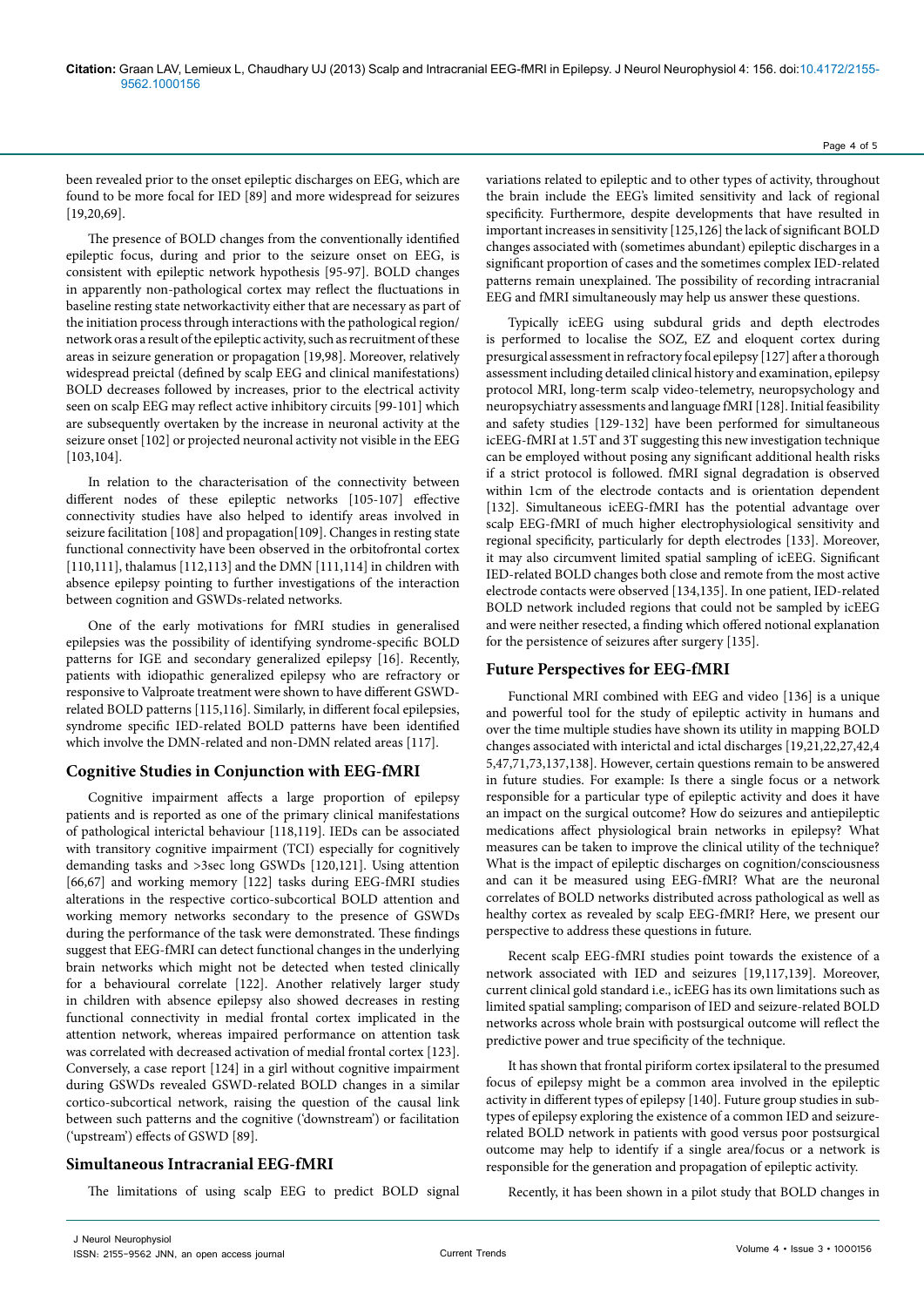DMN related areas during performance of a cognitive task are different under the influence of Topiramate as compared to other AEDs [141]. This is an interesting observation. IED-related BOLD changes have been shown in DMN related areas previously [142], therefore, it will be valuable to investigate the effect of different AEDs on IED related BOLD networks.

EEG-fMRI studies performed during performance of a cognitive task have suggested that it may be able to show a functional signature for loss of awareness associated with seizures and possibly with IEDs. This would require a thorough assessment of awareness during EEGfMRI studies of epileptic activity. This will not be an easy undertaking and study design may have many possible confounding factors: type of epilepsy, nature and number of epileptic discharges and sensitivity of the task being performed to assess the awareness. This will require a careful selection of an appropriately sensitive task to detect loss of awareness in the future studies of EEG-fMRI on seizures. More specifically icEEGfMRI studies can be more helpful to assess the relationship between awareness and IEDs as they do not suffer from the low sensitivity of scalp EEG.

However, the clinical application of the technique seems to remain limited, probably highlighting the diverse data analysis and concordance assessment schemes used by different research groups which need to be standardized for clinical purposes. In an effort to devise such scheme we propose a flowchart diagram to highlight a proposed scheme of data analysis and interpretation (Figure 1). Furthermore, a comparison of the localisation sensitivity of EEG-fMRI with other non-invasive imaging techniques: PET, ictal SPECT and MEG, and its role in planning the placement of intracranial electrodes prospectively will demonstrate its true utility during the presurgical evaluation of patients with refractory focal epilepsy.

Simultaneous and synchronised recording of video during EEGfMRI [136] have shown to help in event identification and representation [19] and to increase sensitivity by modelling physiological activities in the design matrix [39]. In the future, the identification and labelling of



**Figure 1:** UCL interictal and ictal scalp EEG-fMRI analysis flowchart \*Seizures identified and divided into phases according to their spatiotemporal evolution

~One GLM for epileptic spikes and seizures which also includes additional regressors

explaining effects of no interest such as: motion, pulse and physiological activities ¬Statistically significant at p<0.05 family wise error corrected or p<0.001 uncorrected

+Evaluation of concordance of global maximum and other BOLD clusters with the SOZ

physiological activities such as: eye blinks, chewing and respiration can be automated by adding extra electrodes around the eyes for electroocculography and around the face for EMG and using respiration belt respectively. Moreover, EMG recordings can also be very beneficial to investigate BOLD correlates of myoclonus [143].

The current approaches to analyse seizure-related data can show BOLD changes in areas recruited during the whole seizure or during different ictal phases represented in the design matrix as variable duration blocks; however it cannot show the evolutionary recruitment of these areas on a temporal scale within a single ictal phase. Further exploration of seizure-related fMRI data with dynamic modelling approaches e.g., real-time ICA [144] or with dynamic causal modelling to understand the connectivity between these regions can improve our knowledge regarding seizure spread and associated mechanisms. In the context of seizure spread, the GLM based group analysis approach for seizures may also highlight a common area or network.

Other limitations of current EEG-fMRI studies on seizures include: motion during seizures as a confounding factor to deteriorate data quality and to increase false positive results, and low temporal resolution of fMRI (~3 seconds) being unable to separate propagation related BOLD changes from onset related BOLD changes if occurring too fast. Future studies using fMRI sequences with online motion correction [145] and higher temporal resolution [146] may map activity patterns over the entire brain at the second time scale and improve our understanding of seizure initiation and propagation and help us answer clinically relevant questions. However, it remains to be explored if simultaneous recording of EEG during scanning will be compatible with fMRI sequences with online motion correction and higher temporal resolution.

Simultaneous icEEG-fMRI is potentially useful but only for the relatively small number of patients who undergo invasive evaluation prior to surgery. Future studies comparing BOLD localisation on scalp EEG-fMRI, using combination of conventional GLM based analysis and topographical map correlation based analysis [63], with that of icEEG-fMRI may reveal if the former has the same power and can guide implantation of intracranial electrodes. The application of icEEG-fMRI has also opened new horizons to investigate epileptic activity specific to icEEG such as high frequency oscillations. Evaluation of the transfer function (coupling) linking BOLD changes to IEDs on icEEG will be an important avenue of future research.

In conclusion, application of EEG-fMRI in epilepsy holds great promise in future to address multiple relevant scientific questions and the possibility of being employed as a clinical investigation tool in presurgical assessment for refractory focal epilepsy. However, further larger multicentre studies are required to assess the potential of the technique as a clinical investigation tool and its cost-effectiveness with standardized methods of data collection, analysis and interpretation.

#### **Acknowledgements**

We are thankful to the Action Medical Research, UK and Higher Education Commission of Pakistan for funding our research work through grants and bursaries.

#### **References**

- Kwan P, Sander JW (2004) The natural history of epilepsy: an epidemiological [view. J Neurol Neurosurg Psychiatry 75: 1376-1381.](http://www.ncbi.nlm.nih.gov/pubmed/15377680)
- 2. [Burch J, Marson A, Beyer F, Soares M, Hinde S, et al. \(2012\) Dilemmas in the](http://www.ncbi.nlm.nih.gov/pubmed/22690650)  [interpretation of diagnostic accuracy studies on presurgical workup for epilepsy](http://www.ncbi.nlm.nih.gov/pubmed/22690650)  [surgery. Epilepsia 53: 1294-1302.](http://www.ncbi.nlm.nih.gov/pubmed/22690650)
- 3. [Lemieux L, Salek-Haddadi A, Josephs O, Allen P, Toms N, et al. \(2001\) Event](http://www.ncbi.nlm.nih.gov/pubmed/11506550)[related fMRI with simultaneous and continuous EEG: description of the method](http://www.ncbi.nlm.nih.gov/pubmed/11506550)  [and initial case report. Neuroimage 14: 780-787.](http://www.ncbi.nlm.nih.gov/pubmed/11506550)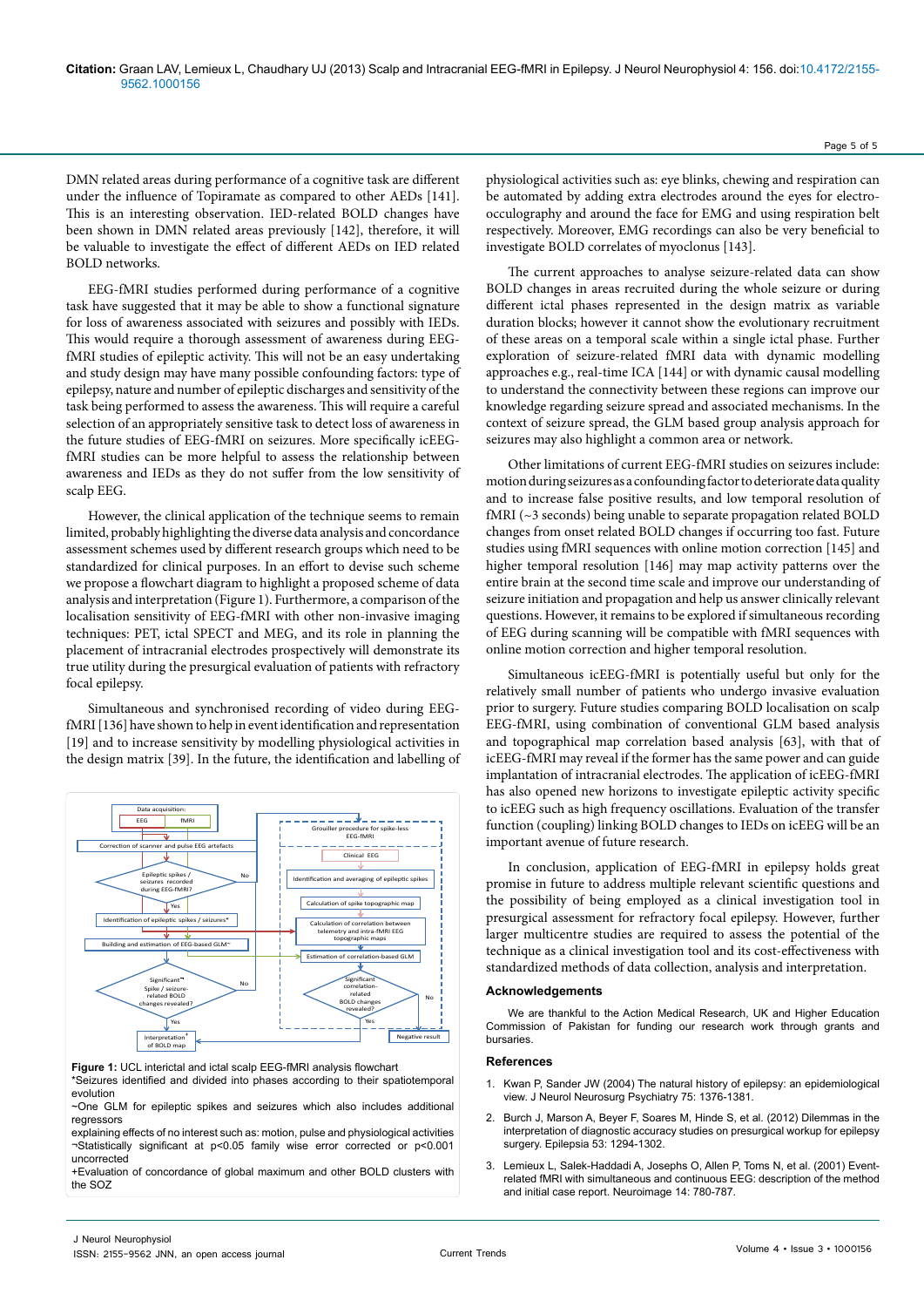- 4. [Gotman J, Grova C, Bagshaw A, Kobayashi E, Aghakhani Y, et al. \(2005\)](http://www.ncbi.nlm.nih.gov/pubmed/16217042) [Generalized epileptic discharges show thalamocortical activation and](http://www.ncbi.nlm.nih.gov/pubmed/16217042) [suspension of the default state of the brain. Proc Natl Acad Sci U S A 102:](http://www.ncbi.nlm.nih.gov/pubmed/16217042) [15236-15240.](http://www.ncbi.nlm.nih.gov/pubmed/16217042)
- 5. [Moeller F, LeVan P, Gotman J \(2011\) Independent component analysis \(ICA\)](http://www.ncbi.nlm.nih.gov/pubmed/20336659) [of generalized spike wave discharges in fMRI: comparison with general linear](http://www.ncbi.nlm.nih.gov/pubmed/20336659) [model-based EEG-fMRI. Hum Brain Mapp 32: 209-217.](http://www.ncbi.nlm.nih.gov/pubmed/20336659)
- 6. [Salek-Haddadi A, Lemieux L, Merschhemke M, Friston KJ, Duncan JS, et al.](http://www.ncbi.nlm.nih.gov/pubmed/12731002) [\(2003\) Functional magnetic resonance imaging of human absence seizures.](http://www.ncbi.nlm.nih.gov/pubmed/12731002) [Ann Neurol 53: 663-667.](http://www.ncbi.nlm.nih.gov/pubmed/12731002)
- 7. Mulert C, Lemieux L (2010) EEG-fMRI: physiological basis, technique, and applications. Heidelberg: Springer.
- 8. [Kwong KK, Belliveau JW, Chesler DA, Goldberg IE, Weisskoff RM, et al. \(1992\)](http://www.ncbi.nlm.nih.gov/pubmed/1608978) [Dynamic magnetic resonance imaging of human brain activity during primary](http://www.ncbi.nlm.nih.gov/pubmed/1608978) [sensory stimulation. Proc Natl Acad Sci U S A 89: 5675-5679.](http://www.ncbi.nlm.nih.gov/pubmed/1608978)
- 9. [Ogawa S, Lee TM, Nayak AS, Glynn P \(1990\) Oxygenation-sensitive contrast](http://www.ncbi.nlm.nih.gov/pubmed/2161986) [in magnetic resonance image of rodent brain at high magnetic fields. Magn](http://www.ncbi.nlm.nih.gov/pubmed/2161986) [Reson Med 14: 68-78.](http://www.ncbi.nlm.nih.gov/pubmed/2161986)
- 10. [Vulliemoz S, Lemieux L, Daunizeau J, Michel CM, Duncan JS \(2010\) The](http://www.ncbi.nlm.nih.gov/pubmed/19817805) [combination of EEG source imaging and EEG-correlated functional MRI to map](http://www.ncbi.nlm.nih.gov/pubmed/19817805) [epileptic networks. Epilepsia 51: 491-505.](http://www.ncbi.nlm.nih.gov/pubmed/19817805)
- 11. [Ekstrom A \(2010\) How and when the fMRI BOLD signal relates to underlying](http://www.ncbi.nlm.nih.gov/pubmed/20026191) [neural activity: the danger in dissociation. Brain Res Rev 62: 233-244.](http://www.ncbi.nlm.nih.gov/pubmed/20026191)
- 12. [Detre JA, Sirven JI, Alsop DC, O'Connor MJ, French JA \(1995\) Localization of](http://www.ncbi.nlm.nih.gov/pubmed/7574458) [subclinical ictal activity by functional magnetic resonance imaging: correlation](http://www.ncbi.nlm.nih.gov/pubmed/7574458) [with invasive monitoring. Ann Neurol 38: 618-624.](http://www.ncbi.nlm.nih.gov/pubmed/7574458)
- 13. [Jackson GD, Connelly A, Cross JH, Gordon I, Gadian DG \(1994\) Functional](http://www.ncbi.nlm.nih.gov/pubmed/8190287) [magnetic resonance imaging of focal seizures. Neurology 44: 850-856.](http://www.ncbi.nlm.nih.gov/pubmed/8190287)
- 14. [Ives JR, Warach S, Schmitt F, Edelman RR, Schomer DL \(1993\) Monitoring the](http://www.ncbi.nlm.nih.gov/pubmed/7508375) [patient's EEG during echo planar MRI. Electroencephalogr Clin Neurophysiol](http://www.ncbi.nlm.nih.gov/pubmed/7508375) [87: 417-420.](http://www.ncbi.nlm.nih.gov/pubmed/7508375)
- 15. [Warach S, Ives JR, Schlaug G, Patel MR, Darby DG, et al. \(1996\) EEG](http://www.ncbi.nlm.nih.gov/pubmed/8710131)[triggered echo-planar functional MRI in epilepsy. Neurology 47: 89-93.](http://www.ncbi.nlm.nih.gov/pubmed/8710131)
- 16. [Hamandi K, Salek-Haddadi A, Laufs H, Liston A, Friston K, et al. \(2006\) EEG](http://www.ncbi.nlm.nih.gov/pubmed/16624589)[fMRI of idiopathic and secondarily generalized epilepsies. Neuroimage 31:](http://www.ncbi.nlm.nih.gov/pubmed/16624589) [1700-1710.](http://www.ncbi.nlm.nih.gov/pubmed/16624589)
- 17. [Kobayashi E, Bagshaw AP, Grova C, Dubeau F, Gotman J \(2006\) Negative](http://www.ncbi.nlm.nih.gov/pubmed/16180210) [BOLD responses to epileptic spikes. Hum Brain Mapp 27: 488-497.](http://www.ncbi.nlm.nih.gov/pubmed/16180210)
- 18. [Carmichael DW, Hamandi K, Laufs H, Duncan JS, Thomas DL, et al. \(2008\) An](http://www.ncbi.nlm.nih.gov/pubmed/18501544) [investigation of the relationship between BOLD and perfusion signal changes](http://www.ncbi.nlm.nih.gov/pubmed/18501544) [during epileptic generalised spike wave activity. Magn Reson Imaging 26: 870-](http://www.ncbi.nlm.nih.gov/pubmed/18501544) [873.](http://www.ncbi.nlm.nih.gov/pubmed/18501544)
- 19. [Chaudhary UJ, Carmichael DW, Rodionov R, Thornton RC, Bartlett P, et al.](http://www.ncbi.nlm.nih.gov/pubmed/23250884) [\(2012\) Mapping preictal and ictal haemodynamic networks using video](http://www.ncbi.nlm.nih.gov/pubmed/23250884)[electroencephalography and functional imaging. Brain 135: 3645-3663.](http://www.ncbi.nlm.nih.gov/pubmed/23250884)
- 20. [Donaire A, Bargallo N, Falcón C, Maestro I, Carreno M, et al. \(2009\) Identifying](http://www.ncbi.nlm.nih.gov/pubmed/19345270) [the structures involved in seizure generation using sequential analysis of ictal](http://www.ncbi.nlm.nih.gov/pubmed/19345270)[fMRI data. Neuroimage 47: 173-183.](http://www.ncbi.nlm.nih.gov/pubmed/19345270)
- 21. [Thornton R, Vulliemoz S, Rodionov R, Carmichael DW, Chaudhary UJ,](http://www.ncbi.nlm.nih.gov/pubmed/22162063) [et al. \(2011\) Epileptic networks in focal cortical dysplasia revealed using](http://www.ncbi.nlm.nih.gov/pubmed/22162063) [electroencephalography-functional magnetic resonance imaging. Ann Neurol](http://www.ncbi.nlm.nih.gov/pubmed/22162063) [70: 822-837.](http://www.ncbi.nlm.nih.gov/pubmed/22162063)
- 22. [Tyvaert L, Hawco C, Kobayashi E, LeVan P, Dubeau F, et al. \(2008\) Different](http://www.ncbi.nlm.nih.gov/pubmed/18669486) [structures involved during ictal and interictal epileptic activity in malformations](http://www.ncbi.nlm.nih.gov/pubmed/18669486) [of cortical development: an EEG-fMRI study. Brain 131: 2042-2060.](http://www.ncbi.nlm.nih.gov/pubmed/18669486)
- 23. [Chaudhary UJ, Duncan JS, Lemieux L \(2013\) Mapping hemodynamic](http://www.ncbi.nlm.nih.gov/pubmed/22083945) [correlates of seizures using fMRI: A review. Hum Brain Mapp 34: 447-466.](http://www.ncbi.nlm.nih.gov/pubmed/22083945)
- 24. [Laufs H, Daunizeau J, Carmichael DW, Kleinschmidt A \(2008\) Recent advances](http://www.ncbi.nlm.nih.gov/pubmed/18201910) [in recording electrophysiological data simultaneously with magnetic resonance](http://www.ncbi.nlm.nih.gov/pubmed/18201910) [imaging. Neuroimage 40: 515-528.](http://www.ncbi.nlm.nih.gov/pubmed/18201910)
- 25. [Laufs H \(2012\) A personalized history of EEG-fMRI integration. Neuroimage](http://www.ncbi.nlm.nih.gov/pubmed/22266176) [62: 1056-1067.](http://www.ncbi.nlm.nih.gov/pubmed/22266176)
- 26. [Bénar C, Aghakhani Y, Wang Y, Izenberg A, Al-Asmi A, et al. \(2003\) Quality of](http://www.ncbi.nlm.nih.gov/pubmed/12705438) [EEG in simultaneous EEG-fMRI for epilepsy. Clin Neurophysiol 114: 569-580.](http://www.ncbi.nlm.nih.gov/pubmed/12705438)
- 27. [Gholipour T, Moeller F, Pittau F, Dubeau F, Gotman J\(2011\). Reproducibility](http://www.ncbi.nlm.nih.gov/pubmed/21054351)  [of interictal EEG-fMRI results in patients with epilepsy. Epilepsia 52: 433-442.](http://www.ncbi.nlm.nih.gov/pubmed/21054351)
- 28. [Difrancesco MW, Holland SK, Szaflarski JP \(2008\) Simultaneous EEG/](http://www.ncbi.nlm.nih.gov/pubmed/18791470) [functional magnetic resonance imaging at 4 Tesla: correlates of brain activity to](http://www.ncbi.nlm.nih.gov/pubmed/18791470)  [spontaneous alpha rhythm during relaxation. J Clin Neurophysiol 25: 255-264.](http://www.ncbi.nlm.nih.gov/pubmed/18791470)
- 29. [Mullinger K, Brookes M, Stevenson C, Morgan P, Bowtell R \(2008\) Exploring](http://www.ncbi.nlm.nih.gov/pubmed/18508217)  [the feasibility of simultaneous electroencephalography/functional magnetic](http://www.ncbi.nlm.nih.gov/pubmed/18508217)  [resonance imaging at 7 T. Magn Reson Imaging 26: 968-977.](http://www.ncbi.nlm.nih.gov/pubmed/18508217)
- 30. [Mullinger K, Debener S, Coxon R, Bowtell R \(2008\) Effects of simultaneous](http://www.ncbi.nlm.nih.gov/pubmed/17689767)  [EEG recording on MRI data quality at 1.5, 3 and 7 tesla. Int J Psychophysiol](http://www.ncbi.nlm.nih.gov/pubmed/17689767)  [67: 178-188.](http://www.ncbi.nlm.nih.gov/pubmed/17689767)
- 31. [Grouiller F, Vercueil L, Krainik A, Segebarth C, Kahane P, et al. \(2007\) A](http://www.ncbi.nlm.nih.gov/pubmed/17766149)  [comparative study of different artefact removal algorithms for EEG signals](http://www.ncbi.nlm.nih.gov/pubmed/17766149)  [acquired during functional MRI. Neuroimage 38: 124-137.](http://www.ncbi.nlm.nih.gov/pubmed/17766149)
- 32. [Ritter P, Becker R, Graefe C, Villringer A \(2007\) Evaluating gradient artifact](http://www.ncbi.nlm.nih.gov/pubmed/17462844)  [correction of EEG data acquired simultaneously with fMRI. Magn Reson](http://www.ncbi.nlm.nih.gov/pubmed/17462844)  [Imaging 25: 923-932.](http://www.ncbi.nlm.nih.gov/pubmed/17462844)
- 33. [de Munck JC, van Houdt PJ, Gonçalves SI, van Wegen E, Ossenblok PP](http://www.ncbi.nlm.nih.gov/pubmed/22995780)  [\(2013\) Novel artefact removal algorithms for co-registered EEG/fMRI based on](http://www.ncbi.nlm.nih.gov/pubmed/22995780)  [selective averaging and subtraction. Neuroimage 64: 407-415.](http://www.ncbi.nlm.nih.gov/pubmed/22995780)
- 34. [Allen PJ, Polizzi G, Krakow K, Fish DR, Lemieux L \(1998\) Identification of EEG](http://www.ncbi.nlm.nih.gov/pubmed/9758737)  [events in the MR scanner: the problem of pulse artifact and a method for its](http://www.ncbi.nlm.nih.gov/pubmed/9758737)  [subtraction. Neuroimage 8: 229-239.](http://www.ncbi.nlm.nih.gov/pubmed/9758737)
- 35. [Allen PJ, Josephs O, Turner R \(2000\) A method for removing imaging artifact](http://www.ncbi.nlm.nih.gov/pubmed/10913328)  [from continuous EEG recorded during functional MRI. Neuroimage 12: 230-](http://www.ncbi.nlm.nih.gov/pubmed/10913328) [239.](http://www.ncbi.nlm.nih.gov/pubmed/10913328)
- 36. [Krakow K, Woermann FG, Symms MR, Allen PJ, Lemieux L, et al. \(1999\) EEG](http://www.ncbi.nlm.nih.gov/pubmed/10468507)[triggered functional MRI of interictal epileptiform activity in patients with partial](http://www.ncbi.nlm.nih.gov/pubmed/10468507)  [seizures. Brain 122 : 1679-1688.](http://www.ncbi.nlm.nih.gov/pubmed/10468507)
- 37. [Bénar CG, Gross DW, Wang Y, Petre V, Pike B, et al. \(2002\) The BOLD](http://www.ncbi.nlm.nih.gov/pubmed/12414258)  [response to interictal epileptiform discharges. Neuroimage 17: 1182-1192.](http://www.ncbi.nlm.nih.gov/pubmed/12414258)
- 38. [Masterton RA, Abbott DF, Fleming SW, Jackson GD \(2007\) Measurement and](http://www.ncbi.nlm.nih.gov/pubmed/17582785)  [reduction of motion and ballistocardiogram artefacts from simultaneous EEG](http://www.ncbi.nlm.nih.gov/pubmed/17582785)  [and fMRI recordings. Neuroimage 37: 202-211.](http://www.ncbi.nlm.nih.gov/pubmed/17582785)
- 39. [Chaudhary UJ, Rodionov R, Carmichael DW, Thornton RC, Duncan JS, et al.](http://www.ncbi.nlm.nih.gov/pubmed/22450296)  [\(2012\) Improving the sensitivity of EEG-fMRI studies of epileptic activity by](http://www.ncbi.nlm.nih.gov/pubmed/22450296)  [modelling eye blinks, swallowing and other video-EEG detected physiological](http://www.ncbi.nlm.nih.gov/pubmed/22450296)  [confounds. Neuroimage 61: 1383-1393.](http://www.ncbi.nlm.nih.gov/pubmed/22450296)
- 40. [Di Bonaventura C, Vaudano AE, Carnì M, Pantano P, Nucciarelli V, et al. \(2006\)](http://www.ncbi.nlm.nih.gov/pubmed/17239107)  [EEG/fMRI study of ictal and interictal epileptic activity: methodological issues](http://www.ncbi.nlm.nih.gov/pubmed/17239107)  [and future perspectives in clinical practice. Epilepsia 47 Suppl 5: 52-58.](http://www.ncbi.nlm.nih.gov/pubmed/17239107)
- 41. [Zijlmans M, Huiskamp G, Hersevoort M, Seppenwoolde JH, van Huffelen AC,](http://www.ncbi.nlm.nih.gov/pubmed/17586868)  [et al. \(2007\) EEG-fMRI in the preoperative work-up for epilepsy surgery. Brain](http://www.ncbi.nlm.nih.gov/pubmed/17586868)  [130: 2343-2353.](http://www.ncbi.nlm.nih.gov/pubmed/17586868)
- 42. [Thornton RC, Rodionov R, Laufs H, Vulliemoz S, Vaudano A, et al. \(2010\)](http://www.ncbi.nlm.nih.gov/pubmed/20570736)  [Imaging haemodynamic changes related to seizures: comparison of EEG](http://www.ncbi.nlm.nih.gov/pubmed/20570736)[based general linear model, independent component analysis of fMRI and](http://www.ncbi.nlm.nih.gov/pubmed/20570736)  [intracranial EEG. Neuroimage 53: 196-205.](http://www.ncbi.nlm.nih.gov/pubmed/20570736)
- 43. [Donaire A, Falcón C, Carreno M, Bargallo N, Rumià J, et al. \(2009\) Sequential](http://www.ncbi.nlm.nih.gov/pubmed/19490031)  [analysis of fMRI images: A new approach to study human epileptic networks.](http://www.ncbi.nlm.nih.gov/pubmed/19490031)  [Epilepsia 50: 2526-2537.](http://www.ncbi.nlm.nih.gov/pubmed/19490031)
- 44. [Tyvaert L, LeVan P, Dubeau F, Gotman J \(2009\) Noninvasive dynamic imaging](http://www.ncbi.nlm.nih.gov/pubmed/19507156)  [of seizures in epileptic patients. Hum Brain Mapp 30: 3993-4011.](http://www.ncbi.nlm.nih.gov/pubmed/19507156)
- 45. [Salek-Haddadi A, Diehl B, Hamandi K, Merschhemke M, Liston A, et al. \(2006\)](http://www.ncbi.nlm.nih.gov/pubmed/16678803)  Hemodynamic correlates of epileptiform discharges: an EEG-fMRI study of 63 [patients with focal epilepsy. Brain Res 1088: 148-166.](http://www.ncbi.nlm.nih.gov/pubmed/16678803)
- 46. Friston KJ, Ashburner J, Frith C, Poline JB, Heather JD, et al. (1995) Spatial Registration and Normalization of Images. Human Brain Mapping 3: 165-189.
- 47. Lemieux L, Salek-Haddadi A, Lund TE, Laufs H, Carmichael D (2007) Modelling large motion events in fMRI studies of patients with epilepsy. Magn Reson Imaging 25: 894-901.
- 48. [Wilke M \(2012\) An alternative approach towards assessing and accounting for](http://www.ncbi.nlm.nih.gov/pubmed/22036679)  [individual motion in fMRI timeseries. Neuroimage 59: 2062-2072.](http://www.ncbi.nlm.nih.gov/pubmed/22036679)

J Neurol Neurophysiol

Page 6 of 5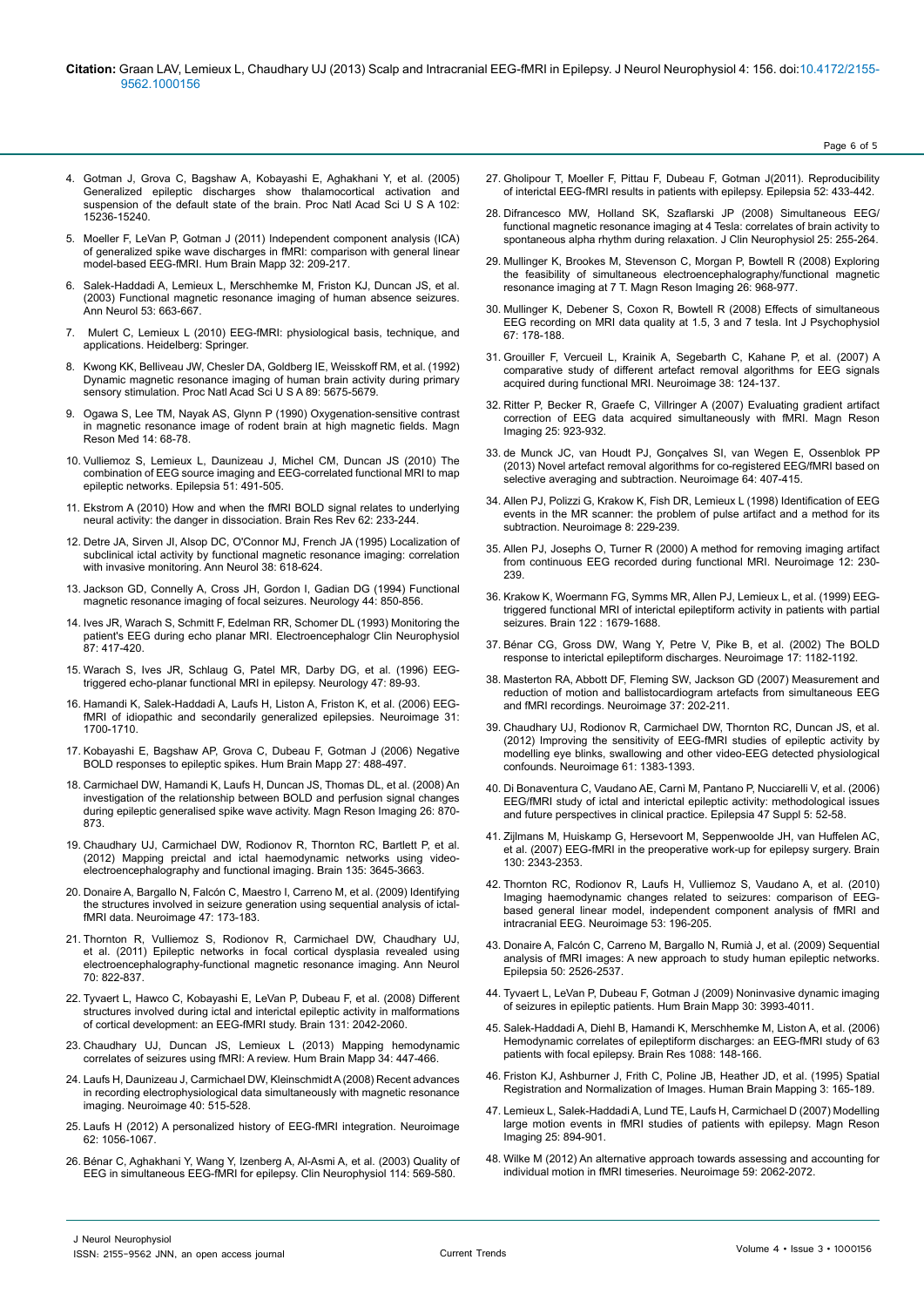- 49. [van Houdt PJ, Ossenblok PP, Boon PA, Leijten FS, Velis DN, et al. \(2010\)](http://www.ncbi.nlm.nih.gov/pubmed/19662656) [Correction for pulse height variability reduces physiological noise in functional](http://www.ncbi.nlm.nih.gov/pubmed/19662656) [MRI when studying spontaneous brain activity. Hum Brain Mapp 31: 311-325.](http://www.ncbi.nlm.nih.gov/pubmed/19662656)
- 50. [Bagshaw AP, Aghakhani Y, Bénar CG, Kobayashi E, Hawco C, et al. \(2004\)](http://www.ncbi.nlm.nih.gov/pubmed/15195285) [EEG-fMRI of focal epileptic spikes: analysis with multiple haemodynamic](http://www.ncbi.nlm.nih.gov/pubmed/15195285) [functions and comparison with gadolinium-enhanced MR angiograms. Hum](http://www.ncbi.nlm.nih.gov/pubmed/15195285) [Brain Mapp 22: 179-192.](http://www.ncbi.nlm.nih.gov/pubmed/15195285)
- 51. [Liston AD, Lund TE, Salek-Haddadi A, Hamandi K, Friston KJ, et al. \(2006\)](http://www.ncbi.nlm.nih.gov/pubmed/16343949) [Modelling cardiac signal as a confound in EEG-fMRI and its application in focal](http://www.ncbi.nlm.nih.gov/pubmed/16343949) [epilepsy studies. Neuroimage 30: 827-834.](http://www.ncbi.nlm.nih.gov/pubmed/16343949)
- 52. [Mullinger KJ, Morgan PS, Bowtell RW \(2008\) Improved artifact correction for](http://www.ncbi.nlm.nih.gov/pubmed/18307200) [combined electroencephalography/functional MRI by means of synchronization](http://www.ncbi.nlm.nih.gov/pubmed/18307200) [and use of vectorcardiogram recordings. J Magn Reson Imaging 27: 607-616.](http://www.ncbi.nlm.nih.gov/pubmed/18307200)
- 53. [Tyvaert L, Levan P, Grova C, Dubeau F, Gotman J \(2008\) Effects of fluctuating](http://www.ncbi.nlm.nih.gov/pubmed/18977169) [physiological rhythms during prolonged EEG-fMRI studies. Clin Neurophysiol](http://www.ncbi.nlm.nih.gov/pubmed/18977169) [119: 2762-2774.](http://www.ncbi.nlm.nih.gov/pubmed/18977169)
- 54. Friston KJ, Frith CD, Turner R, Frackowiak RS (1995) Characterizing evoked hemodynamics with fMRI. Neuroimage 2: 157-165.
- 55. [Lemieux L, Laufs H, Carmichael D, Paul JS, Walker MC, et al. \(2008\)](http://www.ncbi.nlm.nih.gov/pubmed/17510926) [Noncanonical spike-related BOLD responses in focal epilepsy. Hum Brain](http://www.ncbi.nlm.nih.gov/pubmed/17510926) [Mapp 29: 329-345.](http://www.ncbi.nlm.nih.gov/pubmed/17510926)
- 56. [van Houdt PJ, de Munck JC, Zijlmans M, Huiskamp G, Leijten FS, et al. \(2010\)](http://www.ncbi.nlm.nih.gov/pubmed/20471191) [Comparison of analytical strategies for EEG-correlated fMRI data in patients](http://www.ncbi.nlm.nih.gov/pubmed/20471191) [with epilepsy. Magn Reson Imaging 28: 1078-1086.](http://www.ncbi.nlm.nih.gov/pubmed/20471191)
- 57. Grouiller F, Vercueil L, Krainik A, Segebarth C, Kahane P, et al. (2010) Characterization of the hemodynamic modes associated with interictal epileptic activity using a deformable model-based analysis of combined EEG and functional MRI recordings. Hum Brain Mapp 31: 1157-1173.
- 58. [LeVan P, Tyvaert L, Moeller F, Gotman J \(2010\) Independent component](http://www.ncbi.nlm.nih.gov/pubmed/19647798) [analysis reveals dynamic ictal BOLD responses in EEG-fMRI data from focal](http://www.ncbi.nlm.nih.gov/pubmed/19647798) [epilepsy patients. Neuroimage 49: 366-378.](http://www.ncbi.nlm.nih.gov/pubmed/19647798)
- 59. [Rodionov R, De Martino F, Laufs H, Carmichael DW, Formisano E, et al. \(2007\)](http://www.ncbi.nlm.nih.gov/pubmed/17889566) [Independent component analysis of interictal fMRI in focal epilepsy: comparison](http://www.ncbi.nlm.nih.gov/pubmed/17889566) [with general linear model-based EEG-correlated fMRI. Neuroimage 38: 488-](http://www.ncbi.nlm.nih.gov/pubmed/17889566) [500.](http://www.ncbi.nlm.nih.gov/pubmed/17889566)
- 60. [Caballero-Gaudes C, Van de Ville D, Grouiller F, Thornton R, Lemieux L, et](http://www.ncbi.nlm.nih.gov/pubmed/23247187) [al. \(2013\) Mapping interictal epileptic discharges using mutual information](http://www.ncbi.nlm.nih.gov/pubmed/23247187) [between concurrent EEG and fMRI. Neuroimage 68: 248-262.](http://www.ncbi.nlm.nih.gov/pubmed/23247187)
- 61. [Logothetis NK \(2008\) What we can do and what we cannot do with fMRI.](http://www.ncbi.nlm.nih.gov/pubmed/18548064) [Nature 453: 869-878.](http://www.ncbi.nlm.nih.gov/pubmed/18548064)
- 62. [Elshoff L, Groening K, Grouiller F, Wiegand G, Wolff S, et al. \(2012\) The value](http://www.ncbi.nlm.nih.gov/pubmed/22779700) [of EEG-fMRI and EEG source analysis in the presurgical setup of children with](http://www.ncbi.nlm.nih.gov/pubmed/22779700) [refractory focal epilepsy. Epilepsia 53: 1597-1606.](http://www.ncbi.nlm.nih.gov/pubmed/22779700)
- 63. [Grouiller F, Thornton RC, Groening K, Spinelli L, Duncan JS, et al. \(2011\)](http://www.ncbi.nlm.nih.gov/pubmed/21752790) [With or without spikes: localization of focal epileptic activity by simultaneous](http://www.ncbi.nlm.nih.gov/pubmed/21752790) [electroencephalography and functional magnetic resonance imaging. Brain](http://www.ncbi.nlm.nih.gov/pubmed/21752790) [134: 2867-2886.](http://www.ncbi.nlm.nih.gov/pubmed/21752790)
- 64. [Archer JS, Waites AB, Abbott DF, Federico P, Jackson GD \(2006\) Event-related](http://www.ncbi.nlm.nih.gov/pubmed/16981864) [fMRI of myoclonic jerks arising from dysplastic cortex. Epilepsia 47: 1487-1492.](http://www.ncbi.nlm.nih.gov/pubmed/16981864)
- 65. [Archer JS, Abbott DF, Masterton RA, Palmer SM, Jackson GD \(2010\)](http://www.ncbi.nlm.nih.gov/pubmed/21030316) [Functional MRI interactions between dysplastic nodules and overlying cortex in](http://www.ncbi.nlm.nih.gov/pubmed/21030316) [periventricular nodular heterotopia. Epilepsy Behav 19: 631-634.](http://www.ncbi.nlm.nih.gov/pubmed/21030316)
- 66. [Bai X, Vestal M, Berman R, Negishi M, Spann M, et al. \(2010\) Dynamic time](http://www.ncbi.nlm.nih.gov/pubmed/20427649) [course of typical childhood absence seizures: EEG, behavior, and functional](http://www.ncbi.nlm.nih.gov/pubmed/20427649) [magnetic resonance imaging. J Neurosci 30: 5884-5893.](http://www.ncbi.nlm.nih.gov/pubmed/20427649)
- 67. [Berman R, Negishi M, Vestal M, Spann M, Chung MH, et al. \(2010\)](http://www.ncbi.nlm.nih.gov/pubmed/20608963) [Simultaneous EEG, fMRI, and behavior in typical childhood absence seizures.](http://www.ncbi.nlm.nih.gov/pubmed/20608963) [Epilepsia 51: 2011-2022.](http://www.ncbi.nlm.nih.gov/pubmed/20608963)
- 68. [Carney PW, Masterton RA, Harvey AS, Scheffer IE, Berkovic SF, et al. \(2010\)](http://www.ncbi.nlm.nih.gov/pubmed/20702791) [The core network in absence epilepsy. Differences in cortical and thalamic](http://www.ncbi.nlm.nih.gov/pubmed/20702791) [BOLD response. Neurology 75: 904-911.](http://www.ncbi.nlm.nih.gov/pubmed/20702791)
- 69. [Federico P, Abbott DF, Briellmann RS, Harvey AS, Jackson GD \(2005\)](http://www.ncbi.nlm.nih.gov/pubmed/15975948) [Functional MRI of the pre-ictal state. Brain 128: 1811-1817.](http://www.ncbi.nlm.nih.gov/pubmed/15975948)
- 70. [Salek-Haddadi A, Mayer T, Hamandi K, Symms M, Josephs O, et al. \(2009\)](http://www.ncbi.nlm.nih.gov/pubmed/18717713)

[Imaging seizure activity: a combined EEG/EMG-fMRI study in reading epilepsy.](http://www.ncbi.nlm.nih.gov/pubmed/18717713)  [Epilepsia 50: 256-264.](http://www.ncbi.nlm.nih.gov/pubmed/18717713)

Page 7 of 5

- 71. [Zijlmans M, Buskens E, Hersevoort M, Huiskamp G, van Huffelen AC, et al.](http://www.ncbi.nlm.nih.gov/pubmed/18055227)  [\(2008\) Should we reconsider epilepsy surgery? The motivation of patients once](http://www.ncbi.nlm.nih.gov/pubmed/18055227)  [rejected. Seizure 17: 374-377.](http://www.ncbi.nlm.nih.gov/pubmed/18055227)
- 72. [Pittau F, Dubeau F, Gotman J \(2012\) Contribution of EEG/fMRI to the definition](http://www.ncbi.nlm.nih.gov/pubmed/22539574)  [of the epileptic focus. Neurology 78: 1479-1487.](http://www.ncbi.nlm.nih.gov/pubmed/22539574)
- 73. [Pesaresi I, Cosottini M, Belmonte G, Maritato P, Mascalchi M, et al. \(2011\)](http://www.ncbi.nlm.nih.gov/pubmed/21710328)  [Reproducibility of BOLD localization of interictal activity in patients with focal](http://www.ncbi.nlm.nih.gov/pubmed/21710328)  [epilepsy: intrasession and intersession comparisons. MAGMA 24: 285-296.](http://www.ncbi.nlm.nih.gov/pubmed/21710328)
- 74. van Houdt PJ, de Munck JC, Leijten FS, Huiskamp GJ, Colon AJ, et al. (2013) EEG-fMRI correlation patterns in the presurgical evaluation of focal epilepsy: a comparison with electrocorticographic data and surgical outcome measures. Neuroimage 75: 238-248.
- 75. [Meletti S, Vignoli A, Benuzzi F, Avanzini P, Ruggieri A, et al. \(2012\) Ictal](http://www.ncbi.nlm.nih.gov/pubmed/22738216)  [involvement of the nigrostriatal system in subtle seizures of ring chromosome](http://www.ncbi.nlm.nih.gov/pubmed/22738216)  [20 epilepsy. Epilepsia 53: e156-160.](http://www.ncbi.nlm.nih.gov/pubmed/22738216)
- 76. [Vaudano AE, Carmichael DW, Salek-Haddadi A, Rampp S, Stefan H, et al.](http://www.ncbi.nlm.nih.gov/pubmed/22764255)  [\(2012\) Networks involved in seizure initiation. A reading epilepsy case studied](http://www.ncbi.nlm.nih.gov/pubmed/22764255)  [with EEG-fMRI and MEG. Neurology 79: 249-253.](http://www.ncbi.nlm.nih.gov/pubmed/22764255)
- 77. [Laufs H, Hamandi K, Walker MC, Scott C, Smith S, et al. \(2006\) EEG-fMRI](http://www.ncbi.nlm.nih.gov/pubmed/16677942)  [mapping of asymmetrical delta activity in a patient with refractory epilepsy](http://www.ncbi.nlm.nih.gov/pubmed/16677942)  [is concordant with the epileptogenic region determined by intracranial EEG.](http://www.ncbi.nlm.nih.gov/pubmed/16677942)  [Magn Reson Imaging 24: 367-371.](http://www.ncbi.nlm.nih.gov/pubmed/16677942)
- 78. [Archer JS, Abbott DF, Waites AB, Jackson GD \(2003\) fMRI "deactivation" of](http://www.ncbi.nlm.nih.gov/pubmed/14683697)  [the posterior cingulate during generalized spike and wave. Neuroimage 20:](http://www.ncbi.nlm.nih.gov/pubmed/14683697)  [1915-1922.](http://www.ncbi.nlm.nih.gov/pubmed/14683697)
- 79. [Moeller F, Siebner HR, Wolff S, Muhle H, Boor R, et al. \(2008\) Changes in](http://www.ncbi.nlm.nih.gov/pubmed/18082429)  [activity of striato-thalamo-cortical network precede generalized spike wave](http://www.ncbi.nlm.nih.gov/pubmed/18082429)  [discharges. Neuroimage 39: 1839-1849.](http://www.ncbi.nlm.nih.gov/pubmed/18082429)
- 80. [Raichle ME, MacLeod AM, Snyder AZ, Powers WJ, Gusnard DA, et al. \(2001\) A](http://www.ncbi.nlm.nih.gov/pubmed/11209064)  [default mode of brain function. Proc Natl Acad Sci U S A 98: 676-682.](http://www.ncbi.nlm.nih.gov/pubmed/11209064)
- 81. [Laufs H, Lengler U, Hamandi K, Kleinschmidt A, Krakow K \(2006\) Linking](http://www.ncbi.nlm.nih.gov/pubmed/16499775)  [generalized spike-and-wave discharges and resting state brain activity by using](http://www.ncbi.nlm.nih.gov/pubmed/16499775)  [EEG/fMRI in a patient with absence seizures. Epilepsia 47: 444-448.](http://www.ncbi.nlm.nih.gov/pubmed/16499775)
- 82. [Laufs H, Hamandi K, Salek-Haddadi A, Kleinschmidt AK, Duncan JS, et al.](http://www.ncbi.nlm.nih.gov/pubmed/17133385)  [\(2007\) Temporal lobe interictal epileptic discharges affect cerebral activity in](http://www.ncbi.nlm.nih.gov/pubmed/17133385)  ["default mode" brain regions. Hum Brain Mapp 28: 1023-1032.](http://www.ncbi.nlm.nih.gov/pubmed/17133385)
- 83. [Raichle ME, Mintun MA \(2006\) Brain work and brain imaging. Annu Rev](http://www.ncbi.nlm.nih.gov/pubmed/16776593)  [Neurosci 29: 449-476.](http://www.ncbi.nlm.nih.gov/pubmed/16776593)
- 84. [Fahoum F, Zelmann R, Tyvaert L, Dubeau F, Gotman J \(2013\) Epileptic](http://www.ncbi.nlm.nih.gov/pubmed/23840805)  [discharges affect the default mode network - FMRI and intracerebral EEG](http://www.ncbi.nlm.nih.gov/pubmed/23840805)  [evidence. PLoS One 8: e68038.](http://www.ncbi.nlm.nih.gov/pubmed/23840805)
- 85. [Benuzzi F, Mirandola L, Pugnaghi M, Farinelli V, Tassinari CA, et al. \(2012\)](http://www.ncbi.nlm.nih.gov/pubmed/22242887)  [Increased cortical BOLD signal anticipates generalized spike and wave](http://www.ncbi.nlm.nih.gov/pubmed/22242887)  [discharges in adolescents and adults with idiopathic generalized epilepsies.](http://www.ncbi.nlm.nih.gov/pubmed/22242887)  [Epilepsia 53: 622-630.](http://www.ncbi.nlm.nih.gov/pubmed/22242887)
- 86. [Vaudano AE, Laufs H, Kiebel SJ, Carmichael DW, Hamandi K, et al. \(2009\)](http://www.ncbi.nlm.nih.gov/pubmed/19649252)  Causal hierarchy within the thalamo-cortical network in spike and wave [discharges. PLoS One 4: e6475.](http://www.ncbi.nlm.nih.gov/pubmed/19649252)
- 87. [Meeren H, van Luijtelaar G, Lopes da Silva F, Coenen A \(2005\) Evolving](http://www.ncbi.nlm.nih.gov/pubmed/15767501)  [concepts on the pathophysiology of absence seizures: the cortical focus theory.](http://www.ncbi.nlm.nih.gov/pubmed/15767501)  [Arch Neurol 62: 371-376.](http://www.ncbi.nlm.nih.gov/pubmed/15767501)
- 88. [Laufs H \(2012\) Functional imaging of seizures and epilepsy: evolution from](http://www.ncbi.nlm.nih.gov/pubmed/22322414)  [zones to networks. Curr Opin Neurol 25: 194-200.](http://www.ncbi.nlm.nih.gov/pubmed/22322414)
- 89. [Jacobs J, Levan P, Moeller F, Boor R, Stephani U, et al. \(2009\) Hemodynamic](http://www.ncbi.nlm.nih.gov/pubmed/19349236)  [changes preceding the interictal EEG spike in patients with focal epilepsy](http://www.ncbi.nlm.nih.gov/pubmed/19349236)  [investigated using simultaneous EEG-fMRI. Neuroimage 45: 1220-1231.](http://www.ncbi.nlm.nih.gov/pubmed/19349236)
- 90. [Moeller F, Siebner HR, Ahlgrimm N, Wolff S, Muhle H, et al. \(2009\) fMRI](http://www.ncbi.nlm.nih.gov/pubmed/19619661)  [activation during spike and wave discharges evoked by photic stimulation.](http://www.ncbi.nlm.nih.gov/pubmed/19619661)  [Neuroimage 48: 682-695.](http://www.ncbi.nlm.nih.gov/pubmed/19619661)
- 91. [Marrosu F, Barberini L, Puligheddu M, Bortolato M, Mascia M, et al. \(2009\)](http://www.ncbi.nlm.nih.gov/pubmed/19155156)  [Combined EEG/fMRI recording in musicogenic epilepsy. Epilepsy Res 84: 77-](http://www.ncbi.nlm.nih.gov/pubmed/19155156) [81.](http://www.ncbi.nlm.nih.gov/pubmed/19155156)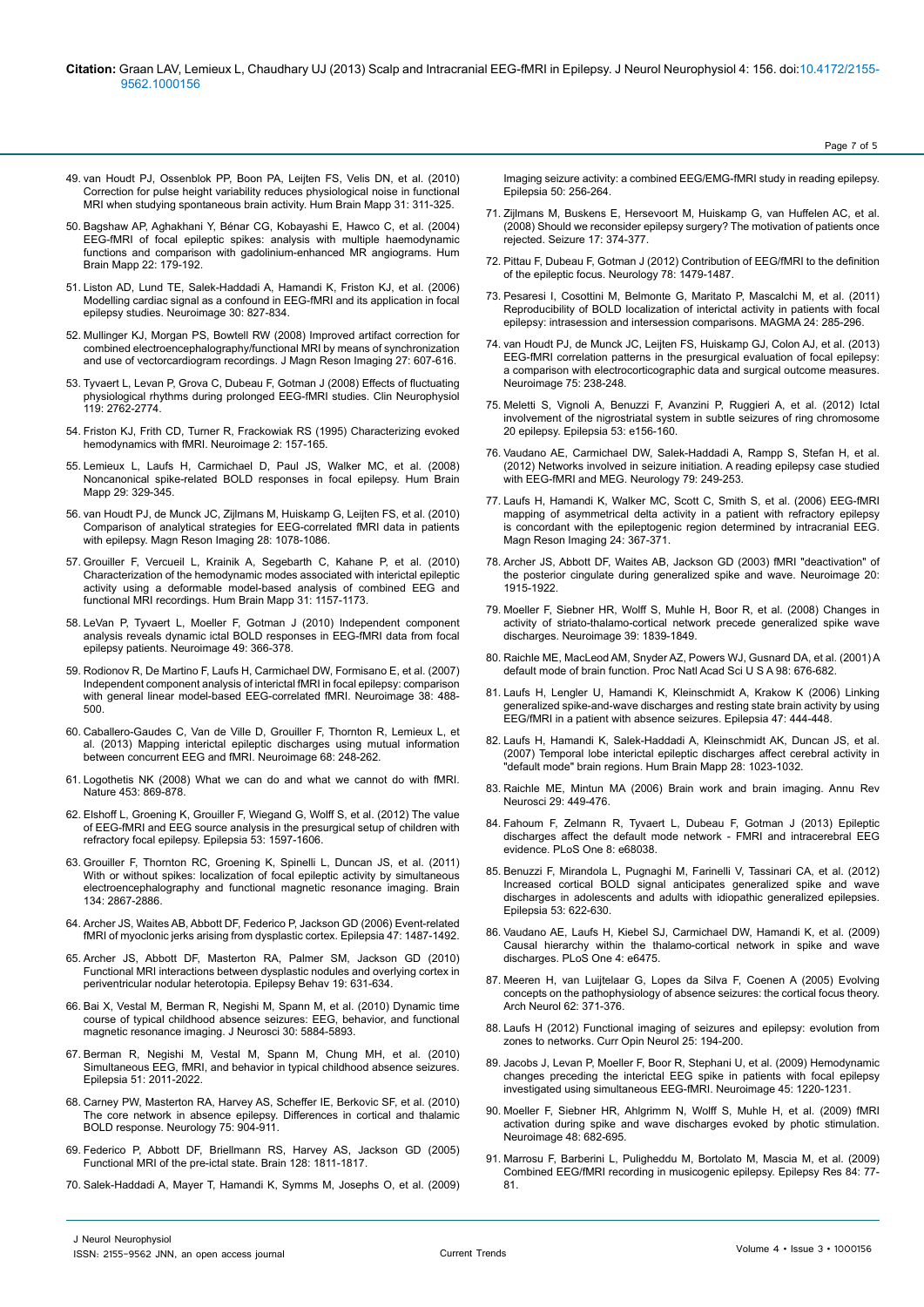- 92. [Mórocz IA, Karni A, Haut S, Lantos G, Liu G \(2003\) fMRI of triggerable aurae in](http://www.ncbi.nlm.nih.gov/pubmed/12601117) [musicogenic epilepsy. Neurology 60: 705-709.](http://www.ncbi.nlm.nih.gov/pubmed/12601117)
- 93. [Vaudano AE, Di Bonaventura C, Carni M, Rodionov R, Lapenta L, et al. \(2012\)](http://www.ncbi.nlm.nih.gov/pubmed/21958459) [Ictal haemodynamic changes in a patient affected by "subtle" Epilepsia Partialis](http://www.ncbi.nlm.nih.gov/pubmed/21958459) [Continua. Seizure 21: 65-69.](http://www.ncbi.nlm.nih.gov/pubmed/21958459)
- 94. [Moehring J, von Spiczak S, Moeller F, Helbig I, Wolff S, et al. \(2013\) Variability](http://www.ncbi.nlm.nih.gov/pubmed/23398550) [of EEG-fMRI findings in patients with SCN1A-positive Dravet syndrome.](http://www.ncbi.nlm.nih.gov/pubmed/23398550) [Epilepsia 54: 918-926.](http://www.ncbi.nlm.nih.gov/pubmed/23398550)
- 95. [Bartolomei F, Wendling F, Chauvel P \(2008\) \[The concept of an epileptogenic](http://www.ncbi.nlm.nih.gov/pubmed/18420227) [network in human partial epilepsies\]. Neurochirurgie 54: 174-184.](http://www.ncbi.nlm.nih.gov/pubmed/18420227)
- 96. [Bartolomei F, Gavaret M, Hewett R, Valton L, Aubert S, et al. \(2011\) Neural](http://www.ncbi.nlm.nih.gov/pubmed/21227653) [networks underlying parietal lobe seizures: a quantified study from intracerebral](http://www.ncbi.nlm.nih.gov/pubmed/21227653) [recordings. Epilepsy Res 93: 164-176.](http://www.ncbi.nlm.nih.gov/pubmed/21227653)
- 97. [Vaugier L, Aubert S, McGonigal A, Trébuchon A, Guye M, et al. \(2009\) Neural](http://www.ncbi.nlm.nih.gov/pubmed/19619985) [networks underlying hyperkinetic seizures of "temporal lobe" origin. Epilepsy](http://www.ncbi.nlm.nih.gov/pubmed/19619985) [Res 86: 200-208.](http://www.ncbi.nlm.nih.gov/pubmed/19619985)
- 98. [Mantini D, Perrucci MG, Del Gratta C, Romani GL, Corbetta M \(2007\)](http://www.ncbi.nlm.nih.gov/pubmed/17670949) [Electrophysiological signatures of resting state networks in the human brain.](http://www.ncbi.nlm.nih.gov/pubmed/17670949) [Proc Natl Acad Sci U S A 104: 13170-13175.](http://www.ncbi.nlm.nih.gov/pubmed/17670949)
- 99. [Gnatkovsky V, Librizzi L, Trombin F, de Curtis M \(2008\) Fast activity at seizure](http://www.ncbi.nlm.nih.gov/pubmed/19107991) [onset is mediated by inhibitory circuits in the entorhinal cortex in vitro. Ann](http://www.ncbi.nlm.nih.gov/pubmed/19107991) [Neurol 64: 674-686.](http://www.ncbi.nlm.nih.gov/pubmed/19107991)
- 100.[Trombin F, Gnatkovsky V, de Curtis M \(2011\) Changes in action potential](http://www.ncbi.nlm.nih.gov/pubmed/21676935) [features during focal seizure discharges in the entorhinal cortex of the in vitro](http://www.ncbi.nlm.nih.gov/pubmed/21676935) [isolated guinea pig brain. J Neurophysiol 106: 1411-1423.](http://www.ncbi.nlm.nih.gov/pubmed/21676935)
- 101.[Wendling F, Hernandez A, Bellanger JJ, Chauvel P, Bartolomei F \(2005\)](http://www.ncbi.nlm.nih.gov/pubmed/16357638) [Interictal to ictal transition in human temporal lobe epilepsy: insights from a](http://www.ncbi.nlm.nih.gov/pubmed/16357638) [computational model of intracerebral EEG. J Clin Neurophysiol 22: 343-356.](http://www.ncbi.nlm.nih.gov/pubmed/16357638)
- 102.[Huberfeld G, Menendez de la Prida L, Pallud J, Cohen I, Le Van Quyen M,](http://www.ncbi.nlm.nih.gov/pubmed/21460834) [et al. \(2011\) Glutamatergic pre-ictal discharges emerge at the transition to](http://www.ncbi.nlm.nih.gov/pubmed/21460834) [seizure in human epilepsy. Nat Neurosci 14: 627-634.](http://www.ncbi.nlm.nih.gov/pubmed/21460834)
- 103.[Ray A, Tao JX, Hawes-Ebersole SM, Ebersole JS \(2007\) Localizing value](http://www.ncbi.nlm.nih.gov/pubmed/17126071) [of scalp EEG spikes: a simultaneous scalp and intracranial study. Clin](http://www.ncbi.nlm.nih.gov/pubmed/17126071) [Neurophysiol 118: 69-79.](http://www.ncbi.nlm.nih.gov/pubmed/17126071)
- 104.[Yu JM, Tyvaert L, Levan P, Zelmann R, Dubeau F, et al. \(2009\) EEG spectral](http://www.ncbi.nlm.nih.gov/pubmed/19389143) [changes underlying BOLD responses contralateral to spikes in patients with](http://www.ncbi.nlm.nih.gov/pubmed/19389143) [focal epilepsy. Epilepsia 50: 1804-1809.](http://www.ncbi.nlm.nih.gov/pubmed/19389143)
- 105.[Bettus G, Ranjeva JP, Wendling F, Bénar CG, Confort-Gouny S, et al. \(2011\)](http://www.ncbi.nlm.nih.gov/pubmed/21625517) [Interictal functional connectivity of human epileptic networks assessed by](http://www.ncbi.nlm.nih.gov/pubmed/21625517) [intracerebral EEG and BOLD signal fluctuations. PLoS One 6: e20071.](http://www.ncbi.nlm.nih.gov/pubmed/21625517)
- 106.[Valton L, Guye M, McGonigal A, Marquis P, Wendling F, et al. \(2008\) Functional](http://www.ncbi.nlm.nih.gov/pubmed/18032101) [interactions in brain networks underlying epileptic seizures in bilateral diffuse](http://www.ncbi.nlm.nih.gov/pubmed/18032101) [periventricular heterotopia. Clin Neurophysiol 119: 212-223.](http://www.ncbi.nlm.nih.gov/pubmed/18032101)
- 107.[Wendling F, Chauvel P, Biraben A, Bartolomei F \(2010\) From intracerebral](http://www.ncbi.nlm.nih.gov/pubmed/21152345) [EEG signals to brain connectivity: identification of epileptogenic networks in](http://www.ncbi.nlm.nih.gov/pubmed/21152345) [partial epilepsy. Front Syst Neurosci 4: 154.](http://www.ncbi.nlm.nih.gov/pubmed/21152345)
- 108.[Vaudano AE, Laufs H, Kiebel SJ, Carmichael DW, Hamandi K, et al. \(2009\)](http://www.ncbi.nlm.nih.gov/pubmed/19649252) [Causal hierarchy within the thalamo-cortical network in spike and wave](http://www.ncbi.nlm.nih.gov/pubmed/19649252) [discharges. PLoS One 4: e6475.](http://www.ncbi.nlm.nih.gov/pubmed/19649252)
- 109.[Murta T, Leal A, Garrido MI, Figueiredo P \(2012\) Dynamic Causal Modelling](http://www.ncbi.nlm.nih.gov/pubmed/22634857) [of epileptic seizure propagation pathways: a combined EEG-fMRI study.](http://www.ncbi.nlm.nih.gov/pubmed/22634857) [Neuroimage 62: 1634-1642.](http://www.ncbi.nlm.nih.gov/pubmed/22634857)
- 110.[Bai X, Guo J, Killory B, Vestal M, Berman R, et al. \(2011\) Resting functional](http://www.ncbi.nlm.nih.gov/pubmed/21646622) [connectivity between the hemispheres in childhood absence epilepsy.](http://www.ncbi.nlm.nih.gov/pubmed/21646622) [Neurology 76: 1960-1967.](http://www.ncbi.nlm.nih.gov/pubmed/21646622)
- 111. [Luo C, Qiu C, Guo Z, Fang J, Li Q, et al. \(2011\) Disrupted functional brain](http://www.ncbi.nlm.nih.gov/pubmed/22242146) [connectivity in partial epilepsy: a resting-state fMRI study. PLoS One 7:](http://www.ncbi.nlm.nih.gov/pubmed/22242146) [e28196.](http://www.ncbi.nlm.nih.gov/pubmed/22242146)
- 112. [Masterton RA, Carney PW, Jackson GD \(2012\) Cortical and thalamic resting](http://www.ncbi.nlm.nih.gov/pubmed/22281064)[state functional connectivity is altered in childhood absence epilepsy. Epilepsy](http://www.ncbi.nlm.nih.gov/pubmed/22281064) [Res 99: 327-334.](http://www.ncbi.nlm.nih.gov/pubmed/22281064)
- 113.[Wang Z, Zhang Z, Jiao Q, Liao W, Chen G, et al. \(2012\) Impairments of thalamic](http://www.ncbi.nlm.nih.gov/pubmed/22808050) [nuclei in idiopathic generalized epilepsy revealed by a study combining](http://www.ncbi.nlm.nih.gov/pubmed/22808050) [morphological and functional connectivity MRI. PLoS One 7: e39701.](http://www.ncbi.nlm.nih.gov/pubmed/22808050)

114. [Luo C, Li Q, Xia Y, Lei X, Xue K, et al. \(2012\) Resting state basal ganglia](http://www.ncbi.nlm.nih.gov/pubmed/21520351)  [network in idiopathic generalized epilepsy. Hum Brain Mapp 33: 1279-1294.](http://www.ncbi.nlm.nih.gov/pubmed/21520351)

Page 8 of 5

- 115.[Szaflarski JP, Lindsell CJ, Zakaria T, Banks C, Privitera MD\(2010\) Seizure](http://www.ncbi.nlm.nih.gov/pubmed/20227351)  [control in patients with idiopathic generalized epilepsies: EEG determinants of](http://www.ncbi.nlm.nih.gov/pubmed/20227351)  [medication response. Epilepsy Behav 17: 525-530.](http://www.ncbi.nlm.nih.gov/pubmed/20227351)
- 116.[Szaflarski JP, Kay B, Gotman J, Privitera MD, Holland SK \(2013\) The](http://www.ncbi.nlm.nih.gov/pubmed/23294001)  [relationship between the localization of the generalized spike and wave](http://www.ncbi.nlm.nih.gov/pubmed/23294001)  [discharge generators and the response to valproate. Epilepsia 54: 471-480.](http://www.ncbi.nlm.nih.gov/pubmed/23294001)
- 117.[Fahoum F, Lopes R, Pittau F, Dubeau F, Gotman J \(2012\) Widespread epileptic](http://www.ncbi.nlm.nih.gov/pubmed/22691174)  [networks in focal epilepsies: EEG-fMRI study. Epilepsia 53: 1618-1627.](http://www.ncbi.nlm.nih.gov/pubmed/22691174)
- 118.[Baxendale S, Heaney D, Thompson PJ, Duncan JS \(2010\) Cognitive](http://www.ncbi.nlm.nih.gov/pubmed/20733146)  [consequences of childhood-onset temporal lobe epilepsy across the adult](http://www.ncbi.nlm.nih.gov/pubmed/20733146)  [lifespan. Neurology 75: 705-711.](http://www.ncbi.nlm.nih.gov/pubmed/20733146)
- 119. [Jensen FE \(2011\) Epilepsy as a spectrum disorder: Implications from novel](http://www.ncbi.nlm.nih.gov/pubmed/21214533)  [clinical and basic neuroscience. Epilepsia 52 Suppl 1: 1-6.](http://www.ncbi.nlm.nih.gov/pubmed/21214533)
- 120.[Binnie CD, de Silva M, Hurst A \(1992\) Rolandic spikes and cognitive function.](http://www.ncbi.nlm.nih.gov/pubmed/1418494)  [Epilepsy Res Suppl 6: 71-73.](http://www.ncbi.nlm.nih.gov/pubmed/1418494)
- 121.[Binnie CD, Marston D \(1992\) Cognitive correlates of interictal discharges.](http://www.ncbi.nlm.nih.gov/pubmed/1486830)  [Epilepsia 33 Suppl 6: S11-17.](http://www.ncbi.nlm.nih.gov/pubmed/1486830)
- 122.[Chaudhary UJ, Centeno M, Carmichael DW, Vollmar C, Rodionov R, et al.](http://www.ncbi.nlm.nih.gov/pubmed/22711681)  [\(2012\) Imaging the interaction: Epileptic discharges, working memory, and](http://www.ncbi.nlm.nih.gov/pubmed/22711681)  [behavior. Hum Brain Mapp .](http://www.ncbi.nlm.nih.gov/pubmed/22711681)
- 123.[Killory BD, Bai X, Negishi M, Vega C, Spann MN, et al. \(2011\) Impaired](http://www.ncbi.nlm.nih.gov/pubmed/21421063)  [attention and network connectivity in childhood absence epilepsy. Neuroimage](http://www.ncbi.nlm.nih.gov/pubmed/21421063)  [56: 2209-2217.](http://www.ncbi.nlm.nih.gov/pubmed/21421063)
- 124.[Moeller F, Muhle H, Wiegand G, Wolff S, Stephani U, et al. \(2010\) EEG-fMRI](http://www.ncbi.nlm.nih.gov/pubmed/20605747)  study of generalized spike and wave discharges without transitory cognitive [impairment. Epilepsy Behav 18: 313-316.](http://www.ncbi.nlm.nih.gov/pubmed/20605747)
- 125.[Grouiller F, Thornton RC, Groening K, Spinelli L, Duncan JS, et al. \(2011\)](http://www.ncbi.nlm.nih.gov/pubmed/21752790)  With or without spikes: localization of focal epileptic activity by simultaneous [electroencephalography and functional magnetic resonance imaging. Brain](http://www.ncbi.nlm.nih.gov/pubmed/21752790)  [134: 2867-2886.](http://www.ncbi.nlm.nih.gov/pubmed/21752790)
- 126.[Lopes R, Lina JM, Fahoum F, Gotman J \(2012\) Detection of epileptic activity in](http://www.ncbi.nlm.nih.gov/pubmed/22306797)  [fMRI without recording the EEG. Neuroimage 60: 1867-1879.](http://www.ncbi.nlm.nih.gov/pubmed/22306797)
- 127.Luders H, Comair YG(2000) Epilepsy surgery. Philadelphia: Lippincott Williams & Wilkins.
- 128.[Duncan JS \(2011\) Epilepsy in 2010: Refinement of optimal medical and](http://www.ncbi.nlm.nih.gov/pubmed/21297649)  [surgical treatments. Nat Rev Neurol 7: 72-74.](http://www.ncbi.nlm.nih.gov/pubmed/21297649)
- 129.[Boucousis SM, Beers CA, Cunningham CJ, Gaxiola-Valdez I, Pittman DJ, et al.](http://www.ncbi.nlm.nih.gov/pubmed/22902923)  [\(2012\) Feasibility of an intracranial EEG-fMRI protocol at 3T: risk assessment](http://www.ncbi.nlm.nih.gov/pubmed/22902923)  [and image quality. Neuroimage 63: 1237-1248.](http://www.ncbi.nlm.nih.gov/pubmed/22902923)
- 130.[Carmichael DW, Thornton JS, Rodionov R, Thornton R, McEvoy A et al. \(2008\)](http://www.ncbi.nlm.nih.gov/pubmed/18972332)  [Safety of localizing epilepsy monitoring intracranial electroencephalograph](http://www.ncbi.nlm.nih.gov/pubmed/18972332)  [electrodes using MRI: radiofrequency-induced heating 17. J Magn Reson](http://www.ncbi.nlm.nih.gov/pubmed/18972332)  [Imaging 28: 1233-1244.](http://www.ncbi.nlm.nih.gov/pubmed/18972332)
- 131.[Carmichael DW, Thornton JS, Rodionov R, Thornton R, McEvoy AW, et al.](http://www.ncbi.nlm.nih.gov/pubmed/19651221)  [\(2010\) Feasibility of simultaneous intracranial EEG-fMRI in humans: a safety](http://www.ncbi.nlm.nih.gov/pubmed/19651221)  [study. Neuroimage 49: 379-390.](http://www.ncbi.nlm.nih.gov/pubmed/19651221)
- 132.[Carmichael DW, Vulliemoz S, Rodionov R, Thornton JS, McEvoy AW,](http://www.ncbi.nlm.nih.gov/pubmed/22652020)  [et al. \(2012\) Simultaneous intracranial EEG-fMRI in humans: protocol](http://www.ncbi.nlm.nih.gov/pubmed/22652020)  [considerations and data quality. Neuroimage 63: 301-309.](http://www.ncbi.nlm.nih.gov/pubmed/22652020)
- 133.[Lüders HO, Najm I, Nair D, Widdess-Walsh P, Bingman W \(2006\) The](http://www.ncbi.nlm.nih.gov/pubmed/17012067)  [epileptogenic zone: general principles. Epileptic Disord 8 Suppl 2: S1-9.](http://www.ncbi.nlm.nih.gov/pubmed/17012067)
- 134.[Cunningham CB, Goodyear BG, Badawy R, Zaamout F, Pittman DJ, et al.](http://www.ncbi.nlm.nih.gov/pubmed/22881457)  [\(2012\) Intracranial EEG-fMRI analysis of focal epileptiform discharges in](http://www.ncbi.nlm.nih.gov/pubmed/22881457)  [humans. Epilepsia 53: 1636-1648.](http://www.ncbi.nlm.nih.gov/pubmed/22881457)
- 135.[Vulliemoz S, Carmichael DW, Rosenkranz K, Diehl B, Rodionov R, et al. \(2011\)](http://www.ncbi.nlm.nih.gov/pubmed/20708083)  [Simultaneous intracranial EEG and fMRI of interictal epileptic discharges in](http://www.ncbi.nlm.nih.gov/pubmed/20708083)  [humans. Neuroimage 54: 182-190.](http://www.ncbi.nlm.nih.gov/pubmed/20708083)
- 136.[Chaudhary UJ, Kokkinos V, Carmichael DW, Rodionov R, Gasston D,](http://www.ncbi.nlm.nih.gov/pubmed/20233646)  [et al. \(2010\) Implementation and evaluation of simultaneous video](http://www.ncbi.nlm.nih.gov/pubmed/20233646)[electroencephalography and functional magnetic resonance imaging. Magn](http://www.ncbi.nlm.nih.gov/pubmed/20233646)  [Reson Imaging 28: 1192-1199.](http://www.ncbi.nlm.nih.gov/pubmed/20233646)